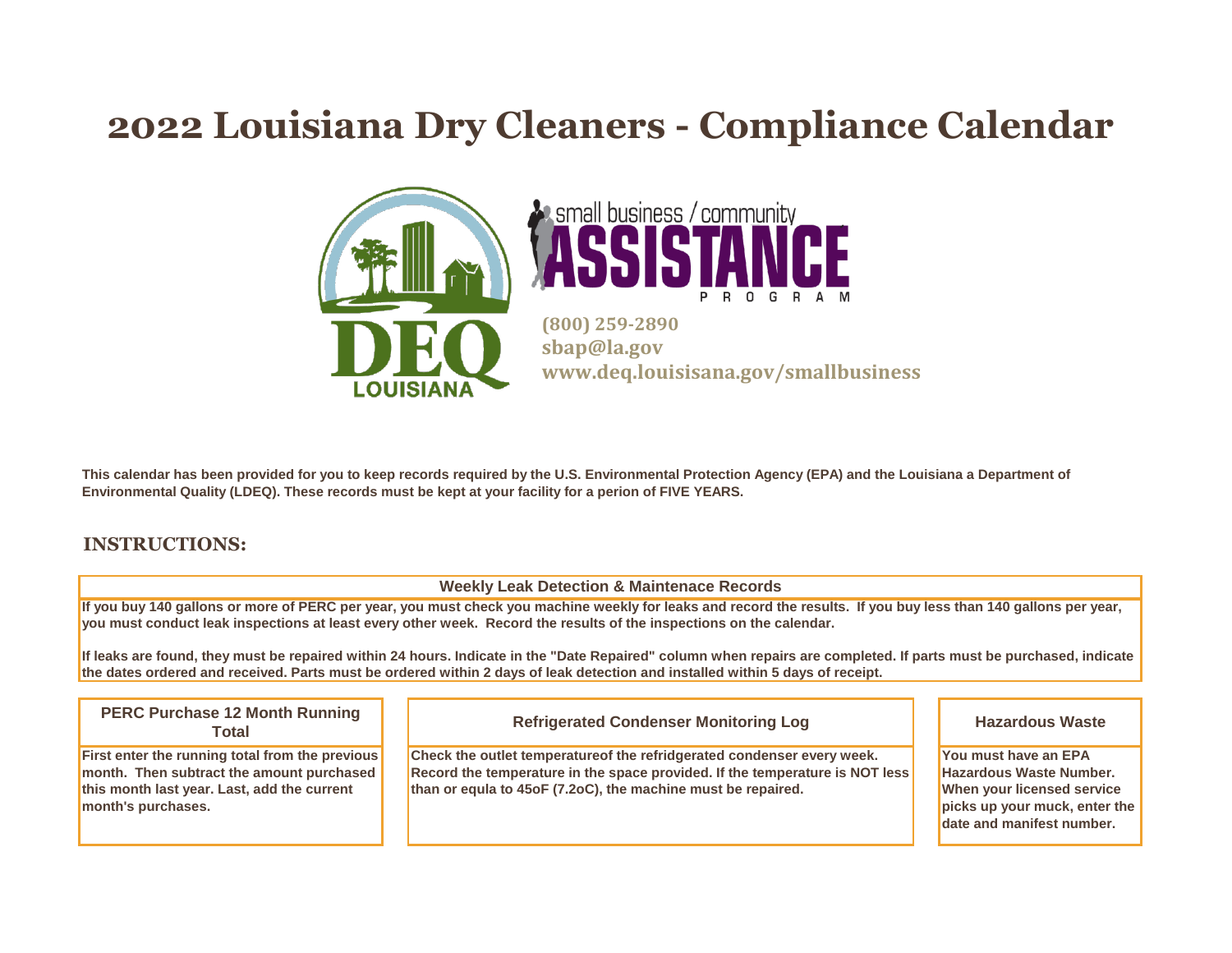

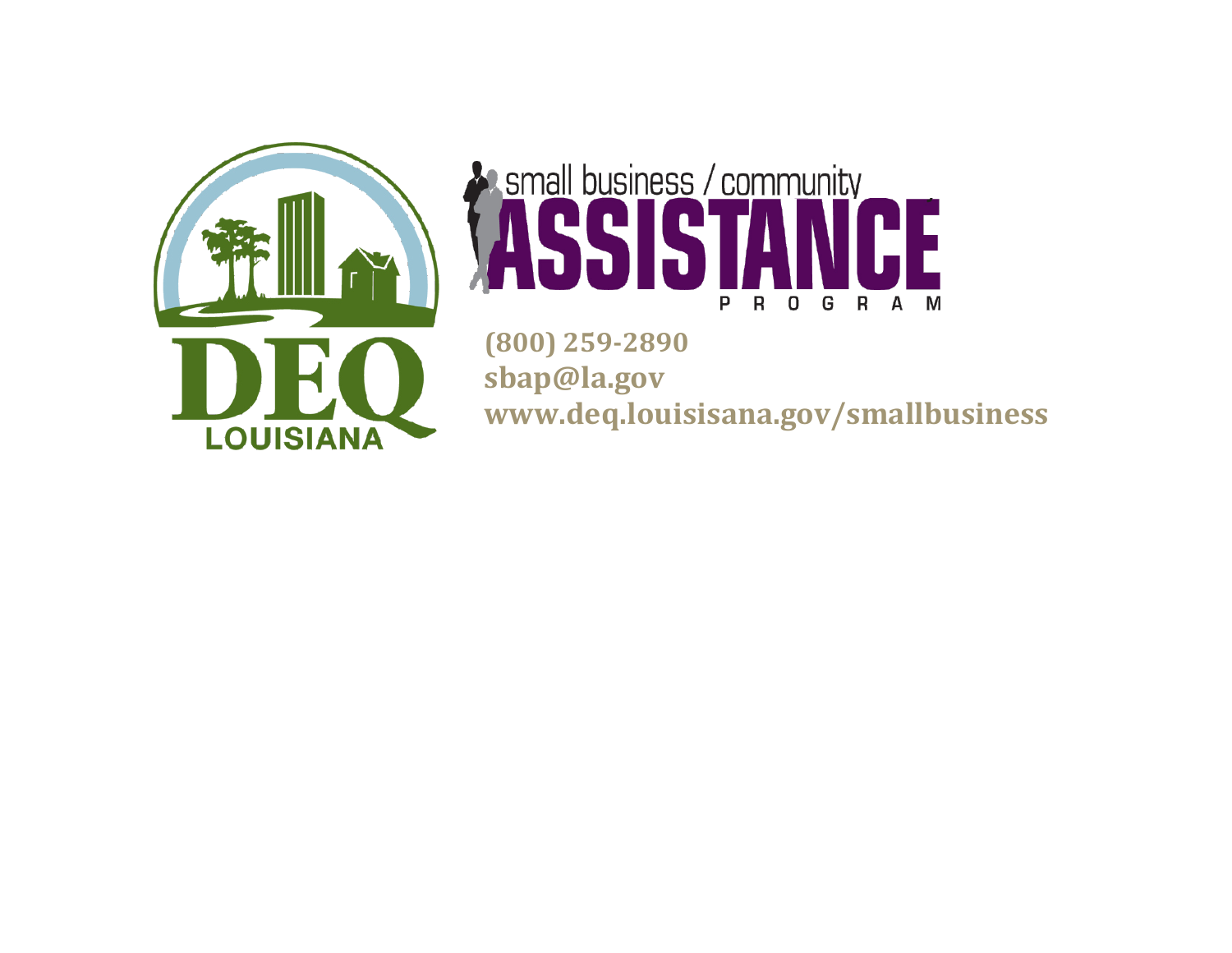# JANUARY 2022





| <b>SUNDAY</b> | <b>MONDAY</b>   | <b>TUESDAY</b>  | <b>WEDNESDAY</b> | <b>THURSDAY</b> | <b>FRIDAY</b>  | <b>SATURDAY</b> |
|---------------|-----------------|-----------------|------------------|-----------------|----------------|-----------------|
|               |                 |                 |                  |                 |                | $\mathbf{1}$    |
| $ 2\rangle$   | $\overline{3}$  | $\overline{4}$  | 5                | 6               | $\overline{7}$ | $\overline{8}$  |
| $ 9\rangle$   | $ 10\rangle$    | 11              | $\overline{12}$  | $ 13\rangle$    | 14             | $\overline{15}$ |
| 16            | $\overline{17}$ | $\overline{18}$ | 19               | $ 20\rangle$    | 21             | 22              |
| 23            | 24              | $\overline{25}$ | 26               | $\overline{27}$ | 28             | $\overline{29}$ |
| 30            | 31              | <b>NOTES:</b>   |                  |                 |                |                 |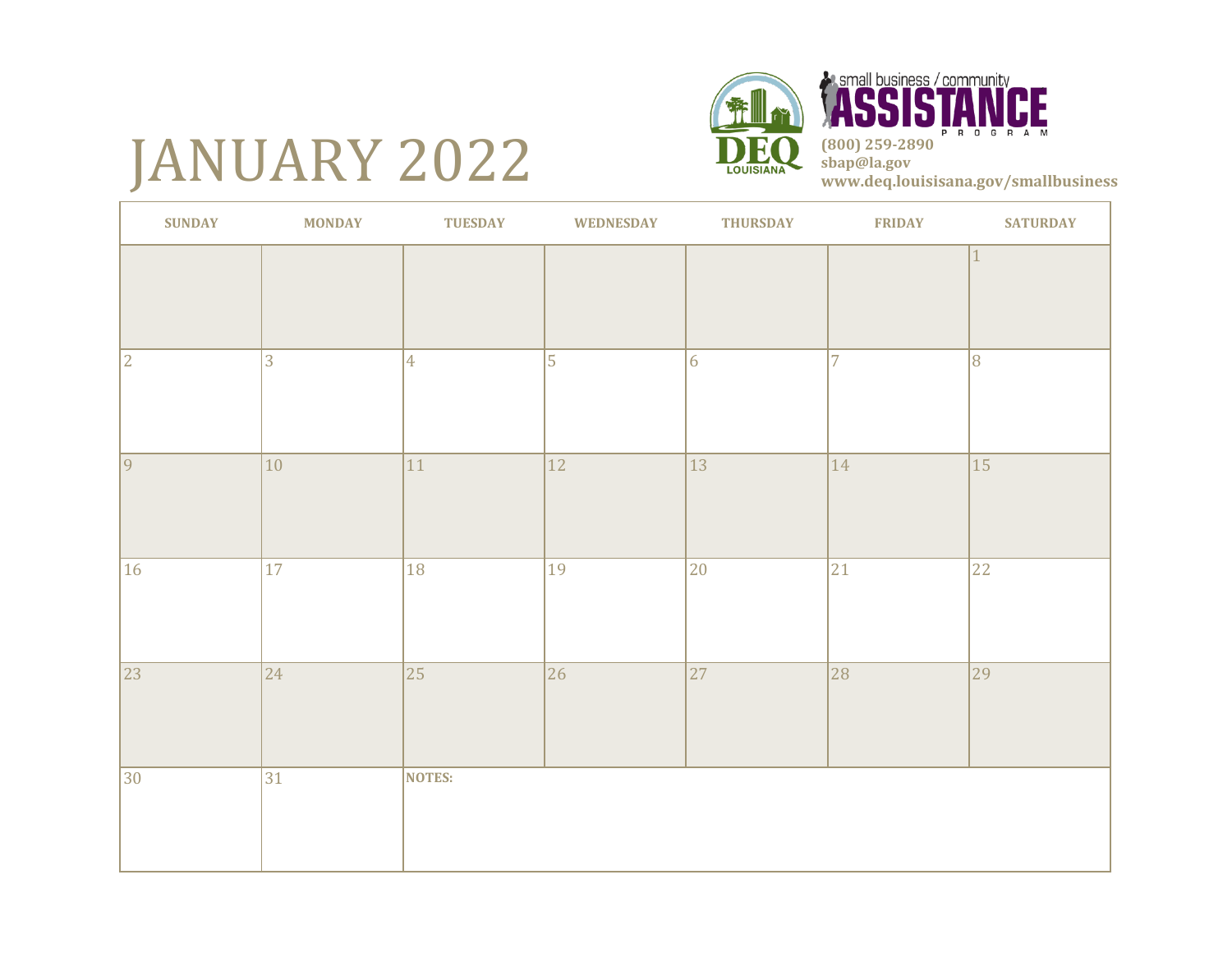### **JANUARY 2022**



|                                                                | <b>Weekly Leak Detection Records</b> |   |     |        |     |        |    |        |   |        |                   |                   | <b>Maintenance Records</b>         |                       |        |  |  |
|----------------------------------------------------------------|--------------------------------------|---|-----|--------|-----|--------|----|--------|---|--------|-------------------|-------------------|------------------------------------|-----------------------|--------|--|--|
| Inspect                                                        | Is the inspected equipment leaking?  |   |     |        |     |        |    |        |   |        | <b>Date Parts</b> | <b>Date Parts</b> | Date                               | <b>Description of</b> |        |  |  |
|                                                                | Week 1                               |   |     | Week 2 |     | Week 3 |    | Week 4 |   | Week 5 |                   | Ordered           | <b>Received</b>                    | Repaired              | Repair |  |  |
| Hose & Pipe Connections, Fittings, Couplings,<br><b>Valves</b> | Y.                                   | N | Y N |        | Y N |        | Y  | N      | Y | N      |                   |                   |                                    |                       |        |  |  |
| Door Gaskets & Seatings                                        | Y                                    | N |     | Y N    |     | Y N    | Y. | N      | Y | N      |                   |                   |                                    |                       |        |  |  |
| <b>Filter Gaskets and Seatings</b>                             | Y                                    | N |     | Y N    | Y   | N      | Y  | N      | Y | N      |                   |                   |                                    |                       |        |  |  |
| <b>Solvent tanks &amp; Containers</b>                          | Y                                    | N |     | Y N    |     | Y N    | Y  | N      | Y | N      |                   |                   |                                    |                       |        |  |  |
| <b>Water Separators</b>                                        | Y                                    | N |     | Y N    | Y - | N      | Y  | N      | Y | N      |                   |                   |                                    |                       |        |  |  |
| <b>Muck Cookers</b>                                            | Y                                    | N |     | Y N    |     | Y N    | Y  | N      | Y | N      |                   |                   |                                    |                       |        |  |  |
| <b>Stills</b>                                                  | Y                                    | N | Y N |        | Y.  | N      | Y  | N      | Y | N      |                   |                   |                                    |                       |        |  |  |
| <b>Exhaust Dampers</b>                                         | Y                                    | N |     | Y N    |     | Y N    | Y  | N      | Y | N      |                   |                   |                                    |                       |        |  |  |
| <b>Diverter Valves</b>                                         | Y                                    | N |     | Y N    |     | Y N    | Y  | N      | Y | N      |                   |                   |                                    |                       |        |  |  |
| <b>Air Filter Housings</b>                                     | Y                                    | N |     | Y N    |     | Y N    | Y  | N      | Y | N      |                   |                   |                                    |                       |        |  |  |
| Pumps                                                          | Y                                    | N | Y N |        |     | Y N    | Y  | N      | Y | N      |                   |                   |                                    |                       |        |  |  |
| <b>Hazardous Waste Containers</b>                              | Y                                    | N |     | Y N    | Y.  | N      | Y  | N      | Y | N      |                   | Labeled<br>N      | <b>Dated</b><br>Y.<br>$\mathsf{N}$ |                       |        |  |  |

| <b>PERC Purchase 12 Month Running Total</b>       |                      |
|---------------------------------------------------|----------------------|
| <b>Running Total From Last Month</b>              |                      |
| <b>Subtract PERC purchased in</b><br>January 2021 |                      |
| <b>Subtotal</b>                                   |                      |
|                                                   |                      |
| <b>Current Month</b><br><b>Purchase</b>           | 12 Month             |
| <b>Purchase Date</b><br>Amount                    | <b>Running Total</b> |
| ٠                                                 |                      |
| ۰                                                 |                      |
|                                                   |                      |

| ase 12 Month Running Total |                                  |      |                                       | <b>Refrigerated Condenser Monitoring Log</b> |                           |                                   |   | Haza                |
|----------------------------|----------------------------------|------|---------------------------------------|----------------------------------------------|---------------------------|-----------------------------------|---|---------------------|
| m Last Month               |                                  |      | <b>During Drying Phase:</b>           |                                              |                           |                                   |   | <b>EPANO.</b>       |
| rchased in                 |                                  |      |                                       |                                              | Outlet<br>Temperature     | Is Temperature<br>Less Than or    |   | <b>Pick Up Date</b> |
|                            |                                  | Date | <b>High Pressure</b><br>Reading (psi) | <b>Low Pressure</b><br>reading (psi)         | <b>During</b><br>Cooldown | Equal to 45°F<br>$(7.2^{\circ}C)$ |   | Manifest No.        |
|                            |                                  |      |                                       |                                              |                           | Y                                 | N | NOTES:              |
| Purchase<br>Amount         | 12 Month<br><b>Running Total</b> |      |                                       |                                              |                           | Y                                 | N |                     |
| ÷                          |                                  |      |                                       |                                              |                           | Y                                 | N |                     |
| ÷.                         |                                  |      |                                       |                                              |                           | Y                                 | N |                     |
| ÷.                         |                                  |      |                                       |                                              |                           | Y                                 | N |                     |

| <b>Hazardous Waste</b> |  |  |  |  |  |  |  |  |  |  |  |  |
|------------------------|--|--|--|--|--|--|--|--|--|--|--|--|
| EPA No.                |  |  |  |  |  |  |  |  |  |  |  |  |
| <b>Pick Up Date</b>    |  |  |  |  |  |  |  |  |  |  |  |  |
| <b>Manifest No.</b>    |  |  |  |  |  |  |  |  |  |  |  |  |
| <b>NOTES:</b>          |  |  |  |  |  |  |  |  |  |  |  |  |
|                        |  |  |  |  |  |  |  |  |  |  |  |  |
|                        |  |  |  |  |  |  |  |  |  |  |  |  |
|                        |  |  |  |  |  |  |  |  |  |  |  |  |
|                        |  |  |  |  |  |  |  |  |  |  |  |  |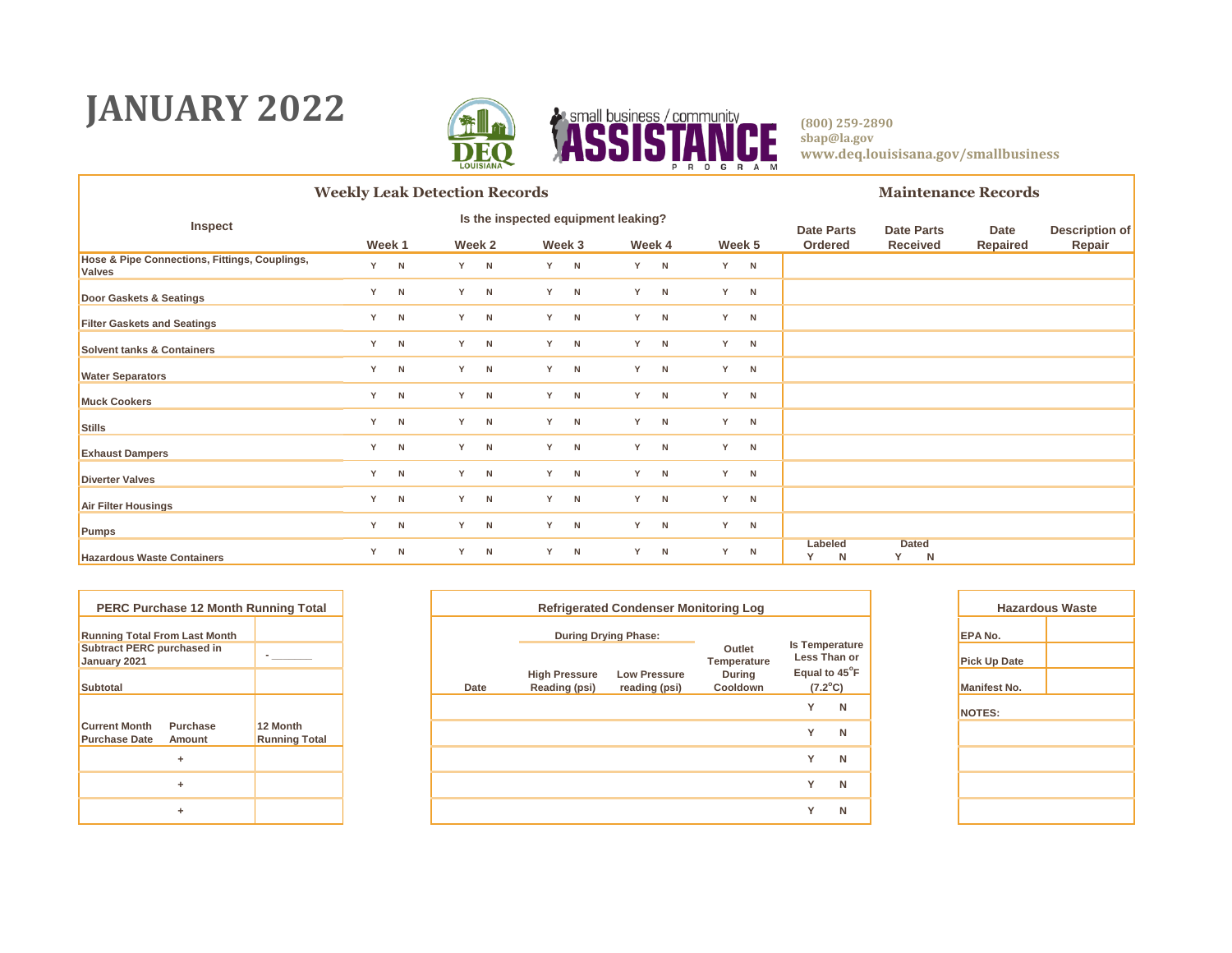# FEBRUARY 2022





| <b>SUNDAY</b> | <b>MONDAY</b>  | <b>TUESDAY</b>  | <b>WEDNESDAY</b> | <b>THURSDAY</b> | <b>FRIDAY</b>  | <b>SATURDAY</b> |
|---------------|----------------|-----------------|------------------|-----------------|----------------|-----------------|
|               |                |                 | $\overline{2}$   | 3               | $\overline{4}$ | $\vert$ 5       |
| 6             | $\overline{7}$ | 8               | 9                | $ 10\rangle$    | 11             | $ 12\rangle$    |
| 13            | $ 14\rangle$   | $\overline{15}$ | $\overline{16}$  | $\overline{17}$ | 18             | 19              |
| 20            | $ 21\rangle$   | 22              | $\overline{23}$  | $ 24\rangle$    | 25             | 26              |
| 27            | 28             |                 |                  |                 |                |                 |
|               |                | NOTES:          |                  |                 |                |                 |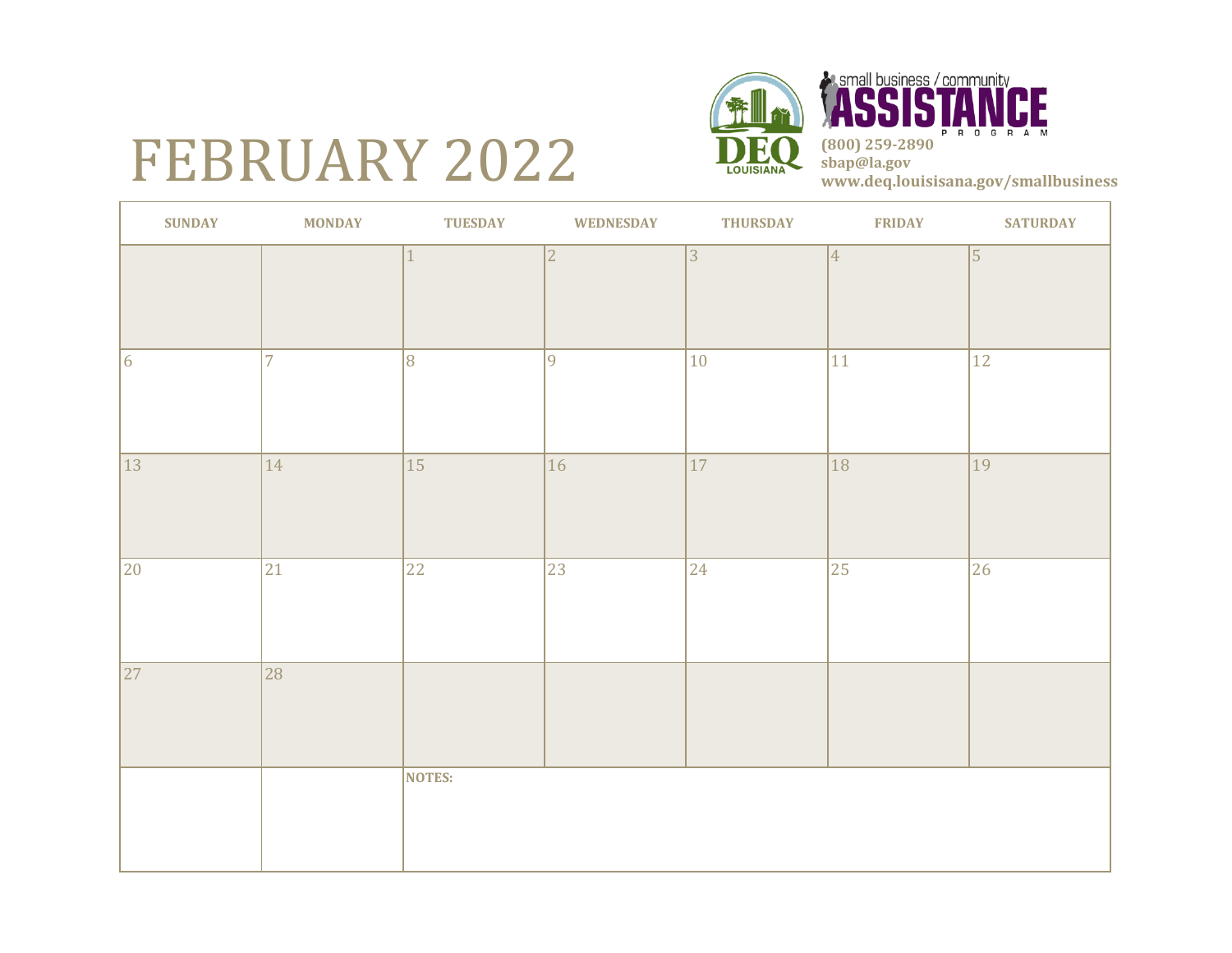### **FEBRUARY 2022**



|                                                                | <b>Weekly Leak Detection Records</b> |   |     |        |     |        |    |        |   |        |                   |                   | <b>Maintenance Records</b>         |                       |        |  |  |
|----------------------------------------------------------------|--------------------------------------|---|-----|--------|-----|--------|----|--------|---|--------|-------------------|-------------------|------------------------------------|-----------------------|--------|--|--|
| Inspect                                                        | Is the inspected equipment leaking?  |   |     |        |     |        |    |        |   |        | <b>Date Parts</b> | <b>Date Parts</b> | Date                               | <b>Description of</b> |        |  |  |
|                                                                | Week 1                               |   |     | Week 2 |     | Week 3 |    | Week 4 |   | Week 5 |                   | Ordered           | <b>Received</b>                    | Repaired              | Repair |  |  |
| Hose & Pipe Connections, Fittings, Couplings,<br><b>Valves</b> | Y.                                   | N | Y N |        | Y N |        | Y  | N      | Y | N      |                   |                   |                                    |                       |        |  |  |
| Door Gaskets & Seatings                                        | Y                                    | N |     | Y N    |     | Y N    | Y. | N      | Y | N      |                   |                   |                                    |                       |        |  |  |
| <b>Filter Gaskets and Seatings</b>                             | Y                                    | N |     | Y N    | Y   | N      | Y  | N      | Y | N      |                   |                   |                                    |                       |        |  |  |
| <b>Solvent tanks &amp; Containers</b>                          | Y                                    | N |     | Y N    |     | Y N    | Y  | N      | Y | N      |                   |                   |                                    |                       |        |  |  |
| <b>Water Separators</b>                                        | Y                                    | N |     | Y N    | Y - | N      | Y  | N      | Y | N      |                   |                   |                                    |                       |        |  |  |
| <b>Muck Cookers</b>                                            | Y                                    | N |     | Y N    |     | Y N    | Y  | N      | Y | N      |                   |                   |                                    |                       |        |  |  |
| <b>Stills</b>                                                  | Y                                    | N | Y N |        | Y.  | N      | Y  | N      | Y | N      |                   |                   |                                    |                       |        |  |  |
| <b>Exhaust Dampers</b>                                         | Y                                    | N |     | Y N    |     | Y N    | Y  | N      | Y | N      |                   |                   |                                    |                       |        |  |  |
| <b>Diverter Valves</b>                                         | Y                                    | N |     | Y N    |     | Y N    | Y  | N      | Y | N      |                   |                   |                                    |                       |        |  |  |
| <b>Air Filter Housings</b>                                     | Y                                    | N |     | Y N    |     | Y N    | Y  | N      | Y | N      |                   |                   |                                    |                       |        |  |  |
| Pumps                                                          | Y                                    | N | Y N |        |     | Y N    | Y  | N      | Y | N      |                   |                   |                                    |                       |        |  |  |
| <b>Hazardous Waste Containers</b>                              | Y                                    | N |     | Y N    | Y.  | N      | Y  | N      | Y | N      |                   | Labeled<br>N      | <b>Dated</b><br>Y.<br>$\mathsf{N}$ |                       |        |  |  |

|                                                    | <b>PERC Purchase 12 Month Running Total</b> |                                  |
|----------------------------------------------------|---------------------------------------------|----------------------------------|
| <b>Running Total From Last Month</b>               |                                             |                                  |
| <b>Subtract PERC purchased in</b><br>February 2021 |                                             |                                  |
| <b>Subtotal</b>                                    |                                             |                                  |
|                                                    |                                             |                                  |
| <b>Current Month</b><br><b>Purchase Date</b>       | Purchase<br>Amount                          | 12 Month<br><b>Running Total</b> |
|                                                    | ÷                                           |                                  |
|                                                    | ÷                                           |                                  |
|                                                    | ÷                                           |                                  |

| PERC Purchase 12 Month Running Total             |                                  |      |                                       | <b>Refrigerated Condenser Monitoring Log</b> |                           |                                   |   | Haza                |
|--------------------------------------------------|----------------------------------|------|---------------------------------------|----------------------------------------------|---------------------------|-----------------------------------|---|---------------------|
| nning Total From Last Month                      |                                  |      | <b>During Drying Phase:</b>           |                                              |                           | <b>Is Temperature</b>             |   | <b>EPA No.</b>      |
| btract PERC purchased in<br>oruary 2021          |                                  |      |                                       |                                              | Outlet<br>Temperature     | Less Than or                      |   | <b>Pick Up Date</b> |
| btotal                                           |                                  | Date | <b>High Pressure</b><br>Reading (psi) | <b>Low Pressure</b><br>reading (psi)         | <b>During</b><br>Cooldown | Equal to 45°F<br>$(7.2^{\circ}C)$ |   | <b>Manifest No.</b> |
|                                                  |                                  |      |                                       |                                              |                           | $\checkmark$                      | N | NOTES:              |
| rrent Month<br>Purchase<br>rchase Date<br>Amount | 12 Month<br><b>Running Total</b> |      |                                       |                                              |                           | $\checkmark$                      | N |                     |
| ÷                                                |                                  |      |                                       |                                              |                           | $\checkmark$                      | N |                     |
| ÷                                                |                                  |      |                                       |                                              |                           | $\checkmark$                      | N |                     |
| ٠                                                |                                  |      |                                       |                                              |                           | $\checkmark$                      | N |                     |
|                                                  |                                  |      |                                       |                                              |                           |                                   |   |                     |

| <b>Hazardous Waste</b> |  |  |  |  |  |  |  |  |  |  |  |  |
|------------------------|--|--|--|--|--|--|--|--|--|--|--|--|
| EPA No.                |  |  |  |  |  |  |  |  |  |  |  |  |
| <b>Pick Up Date</b>    |  |  |  |  |  |  |  |  |  |  |  |  |
| <b>Manifest No.</b>    |  |  |  |  |  |  |  |  |  |  |  |  |
| <b>NOTES:</b>          |  |  |  |  |  |  |  |  |  |  |  |  |
|                        |  |  |  |  |  |  |  |  |  |  |  |  |
|                        |  |  |  |  |  |  |  |  |  |  |  |  |
|                        |  |  |  |  |  |  |  |  |  |  |  |  |
|                        |  |  |  |  |  |  |  |  |  |  |  |  |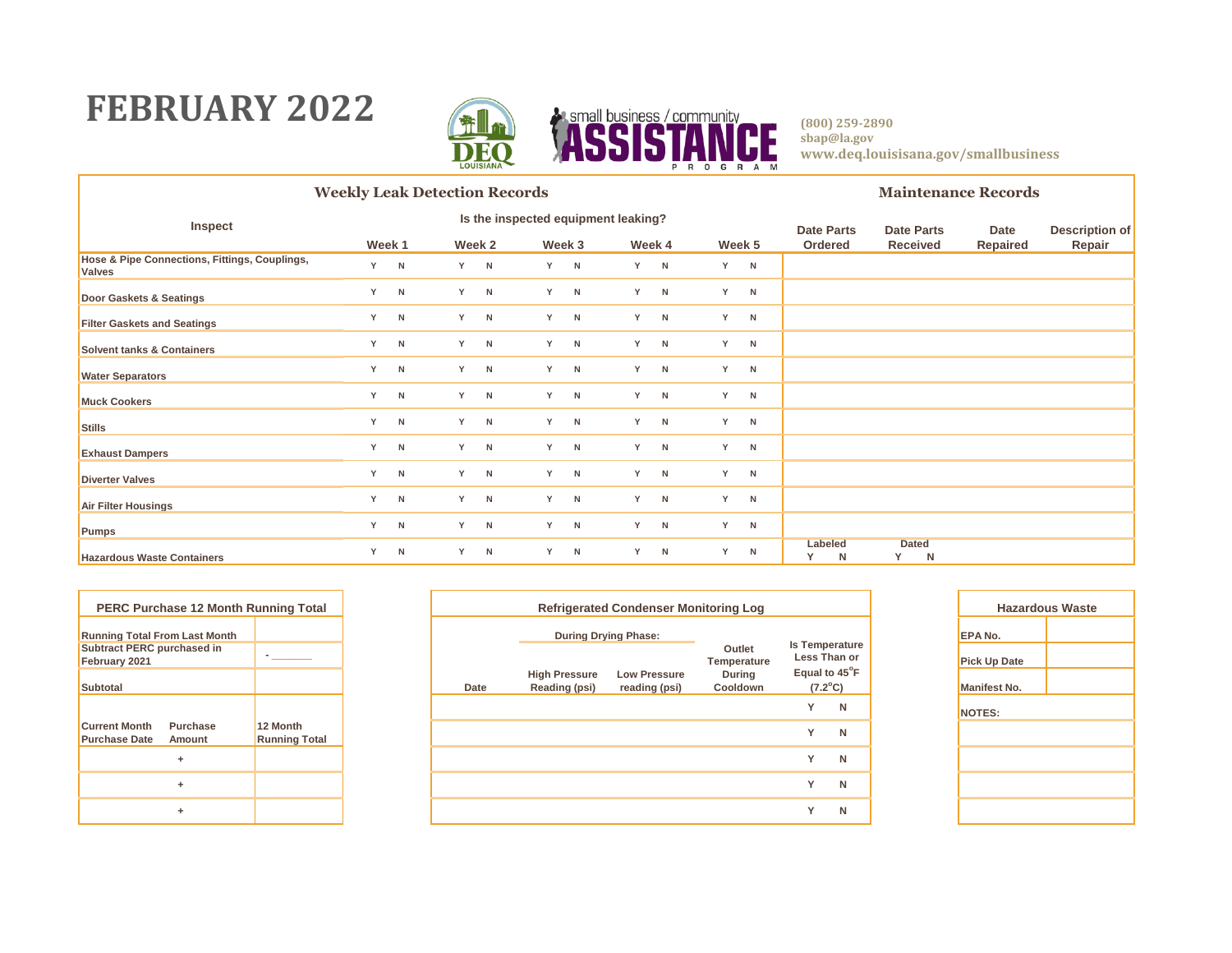# **MARCH 2022**



**Example business / community** CE P R O G R A M **(800) 259-2890 sbap@la.gov www.deq.louisisana.gov/smallbusiness**

| <b>SUNDAY</b>   | <b>MONDAY</b>  | <b>TUESDAY</b>  | <b>WEDNESDAY</b> | <b>THURSDAY</b> | <b>FRIDAY</b>   | <b>SATURDAY</b> |
|-----------------|----------------|-----------------|------------------|-----------------|-----------------|-----------------|
|                 |                |                 | $\overline{2}$   | $ 3\rangle$     | $\vert 4 \vert$ | $\vert$ 5       |
| 6               | $\overline{7}$ | 8               | 9                | $ 10\rangle$    | 11              | 12              |
| 13              | $ 14\rangle$   | 15              | 16               | 17              | 18              | $\overline{19}$ |
| 20              | 21             | $\overline{22}$ | $\overline{23}$  | $ 24\rangle$    | $\overline{25}$ | $ 26\rangle$    |
| $\overline{27}$ | 28             | 29              | 30               | 31              |                 |                 |
|                 |                | NOTES:          |                  |                 |                 |                 |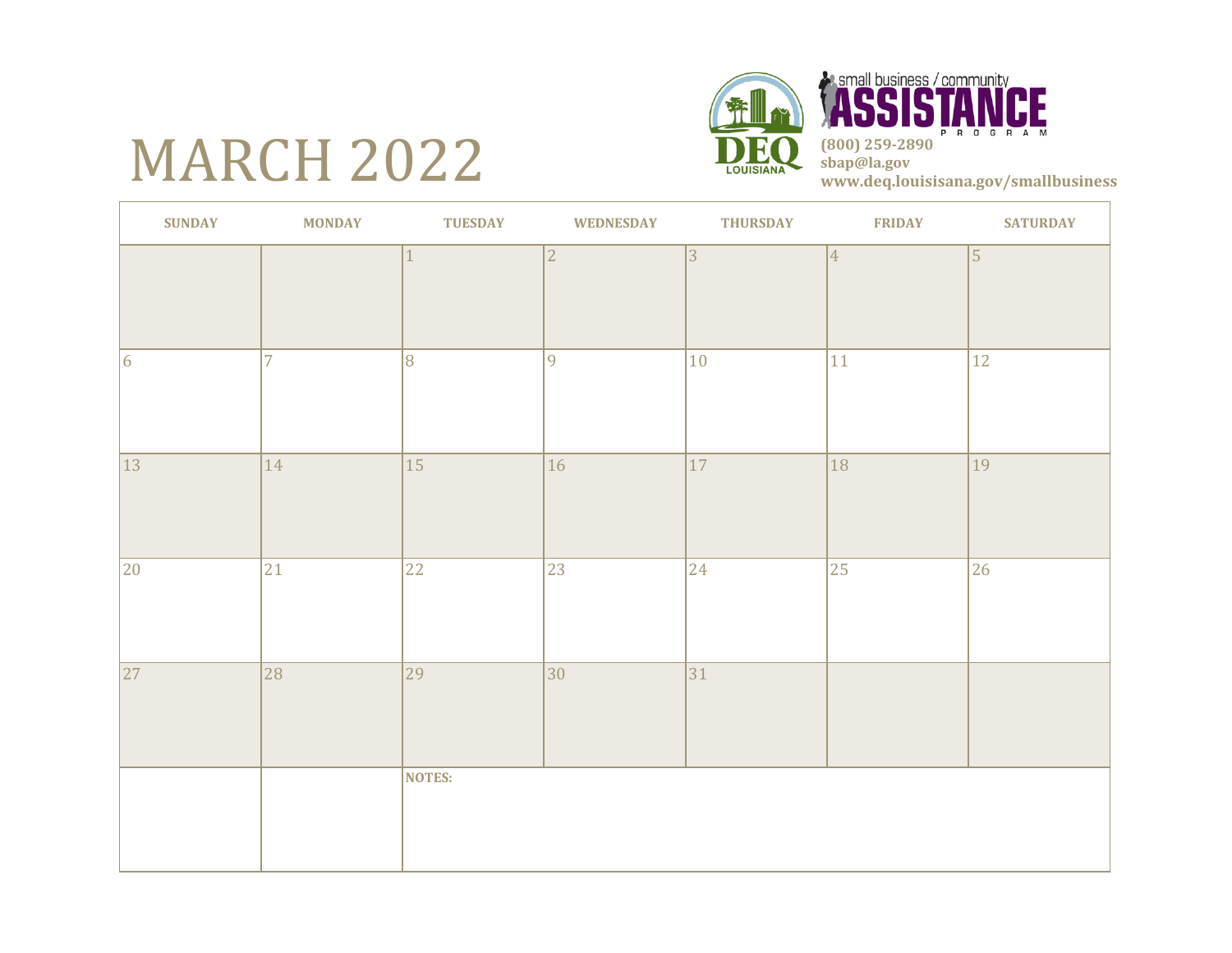### **MARCH 2022**



**(800) 259-2890 sbap@la.gov www.deq.louisisana.gov/smallbusiness**

CE.

|                                                                | <b>Weekly Leak Detection Records</b> |   |  |        |    |        |   |        |   |              |                   |                        | <b>Maintenance Records</b> |                       |  |  |  |
|----------------------------------------------------------------|--------------------------------------|---|--|--------|----|--------|---|--------|---|--------------|-------------------|------------------------|----------------------------|-----------------------|--|--|--|
| Inspect                                                        | Is the inspected equipment leaking?  |   |  |        |    |        |   |        |   |              | <b>Date Parts</b> | <b>Date Parts</b>      | Date                       | <b>Description of</b> |  |  |  |
|                                                                | Week 1                               |   |  | Week 2 |    | Week 3 |   | Week 4 |   | Week 5       | Ordered           | <b>Received</b>        | <b>Repaired</b>            | Repair                |  |  |  |
| Hose & Pipe Connections, Fittings, Couplings,<br><b>Valves</b> | Y                                    | N |  | Y N    | Y. | N      | Y | N      | Y | N            |                   |                        |                            |                       |  |  |  |
| Door Gaskets & Seatings                                        | Y                                    | N |  | Y N    | Y  | N      | Y | N      | Y | $\mathsf{N}$ |                   |                        |                            |                       |  |  |  |
| <b>Filter Gaskets and Seatings</b>                             | Y                                    | N |  | Y N    | Y  | N      | Y | N      | Y | N            |                   |                        |                            |                       |  |  |  |
| <b>Solvent tanks &amp; Containers</b>                          | Y                                    | N |  | $Y$ N  | Y  | N      | Y | N      | Y | N            |                   |                        |                            |                       |  |  |  |
| <b>Water Separators</b>                                        | Y                                    | N |  | Y N    | Y  | N      | Y | N      | Y | N            |                   |                        |                            |                       |  |  |  |
| <b>Muck Cookers</b>                                            | Y                                    | N |  | Y N    | Y  | N      | Y | N      | Y | N            |                   |                        |                            |                       |  |  |  |
| Stills                                                         | Y                                    | N |  | Y N    | Y  | N      | Y | N      | Y | N            |                   |                        |                            |                       |  |  |  |
| <b>Exhaust Dampers</b>                                         | Y                                    | N |  | Y N    | Y  | N      | Y | N      | Y | N            |                   |                        |                            |                       |  |  |  |
| <b>Diverter Valves</b>                                         | Y                                    | N |  | Y N    | Y  | N      | Y | N      | Y | N            |                   |                        |                            |                       |  |  |  |
| Air Filter Housings                                            | Y                                    | N |  | Y N    | Y  | N      | Y | N      | Y | N            |                   |                        |                            |                       |  |  |  |
| Pumps                                                          | Y                                    | N |  | Y N    | Y. | N      | Y | N      | Y | N            |                   |                        |                            |                       |  |  |  |
| <b>Hazardous Waste Containers</b>                              | Y                                    | N |  | Y N    | Y  | N      | Y | N      | Y | N            | Labeled<br>Y<br>N | <b>Dated</b><br>Y<br>N |                            |                       |  |  |  |

|                                                 | <b>PERC Purchase 12 Month Running Total</b> |                                  |  |  |
|-------------------------------------------------|---------------------------------------------|----------------------------------|--|--|
| <b>Running Total From Last Month</b>            |                                             |                                  |  |  |
| <b>Subtract PERC purchased in</b><br>March 2021 |                                             |                                  |  |  |
| <b>Subtotal</b>                                 |                                             |                                  |  |  |
|                                                 |                                             |                                  |  |  |
| <b>Current Month</b><br><b>Purchase Date</b>    | Purchase<br>Amount                          | 12 Month<br><b>Running Total</b> |  |  |
|                                                 | ٠                                           |                                  |  |  |
|                                                 | ٠                                           |                                  |  |  |
|                                                 | ٠                                           |                                  |  |  |

| PERC Purchase 12 Month Running Total             |                                  |      |                                       | <b>Refrigerated Condenser Monitoring Log</b> |                           | Haza                                  |   |                     |
|--------------------------------------------------|----------------------------------|------|---------------------------------------|----------------------------------------------|---------------------------|---------------------------------------|---|---------------------|
| nning Total From Last Month                      |                                  |      | <b>During Drying Phase:</b>           |                                              |                           |                                       |   | <b>EPA No.</b>      |
| btract PERC purchased in<br>rch 2021             |                                  |      |                                       |                                              | Outlet<br>Temperature     | <b>Is Temperature</b><br>Less Than or |   | <b>Pick Up Date</b> |
| btotal                                           |                                  | Date | <b>High Pressure</b><br>Reading (psi) | <b>Low Pressure</b><br>reading (psi)         | <b>During</b><br>Cooldown | Equal to 45°F<br>$(7.2^{\circ}C)$     |   | <b>Manifest No.</b> |
|                                                  |                                  |      |                                       |                                              |                           | $\checkmark$                          | N | NOTES:              |
| rrent Month<br>Purchase<br>rchase Date<br>Amount | 12 Month<br><b>Running Total</b> |      |                                       |                                              |                           | $\checkmark$                          | N |                     |
| ÷                                                |                                  |      |                                       |                                              |                           | $\checkmark$                          | N |                     |
| ÷                                                |                                  |      |                                       |                                              |                           | $\checkmark$                          | N |                     |
| ٠                                                |                                  |      |                                       |                                              |                           | $\checkmark$                          | N |                     |
|                                                  |                                  |      |                                       |                                              |                           |                                       |   |                     |

| <b>Hazardous Waste</b> |  |  |  |  |  |  |  |  |
|------------------------|--|--|--|--|--|--|--|--|
| EPA No.                |  |  |  |  |  |  |  |  |
| <b>Pick Up Date</b>    |  |  |  |  |  |  |  |  |
| <b>Manifest No.</b>    |  |  |  |  |  |  |  |  |
| <b>NOTES:</b>          |  |  |  |  |  |  |  |  |
|                        |  |  |  |  |  |  |  |  |
|                        |  |  |  |  |  |  |  |  |
|                        |  |  |  |  |  |  |  |  |
|                        |  |  |  |  |  |  |  |  |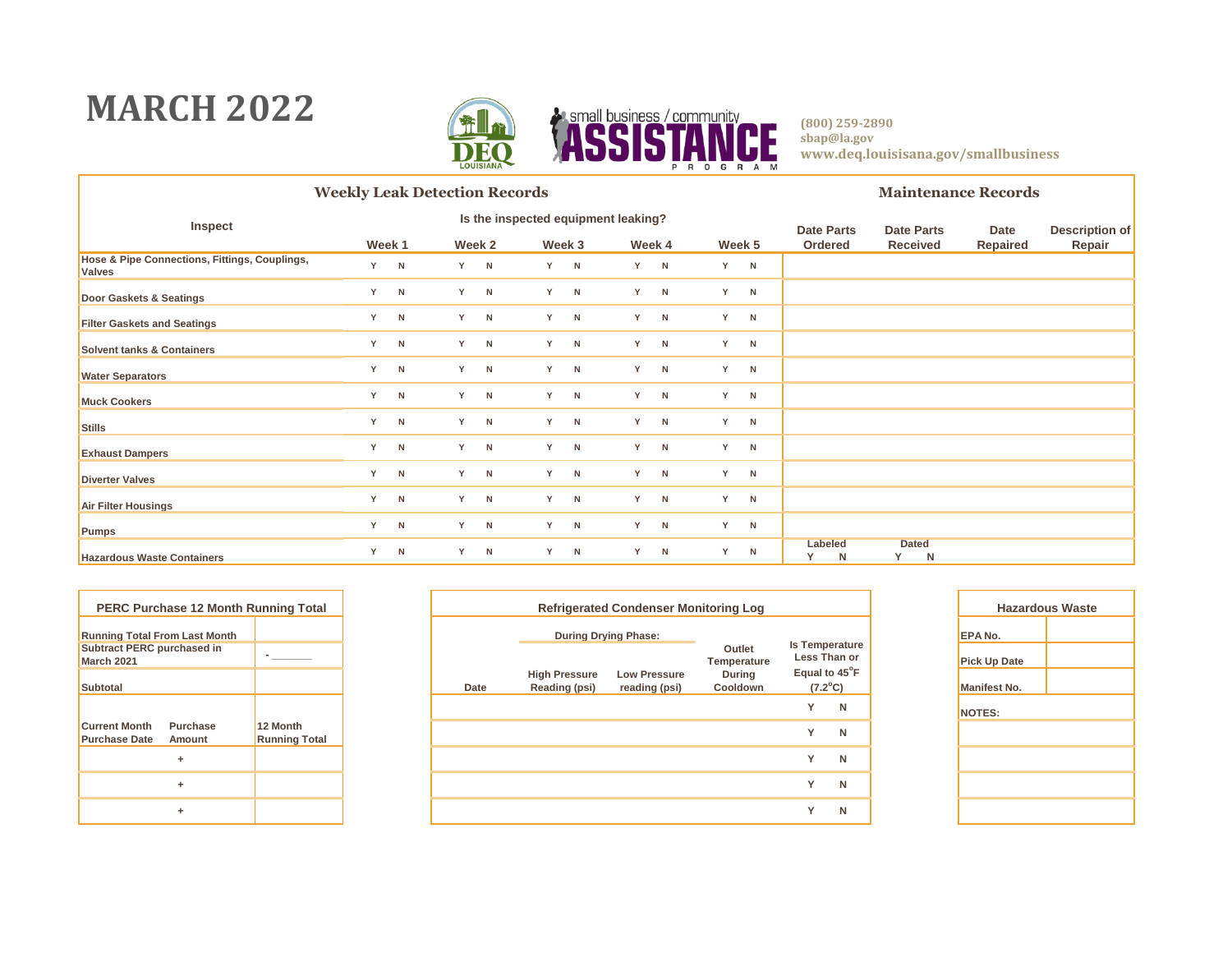# APRIL 2022





| <b>SUNDAY</b>   | <b>MONDAY</b>   | <b>TUESDAY</b>  | <b>WEDNESDAY</b> | <b>THURSDAY</b> | <b>FRIDAY</b> | <b>SATURDAY</b> |
|-----------------|-----------------|-----------------|------------------|-----------------|---------------|-----------------|
|                 |                 |                 |                  |                 | $\mathbf{1}$  | 2               |
| $ 3\rangle$     | $\vert 4 \vert$ | $\overline{5}$  | 6                | $\overline{7}$  | 8             | $ 9\rangle$     |
| 10              | 11              | 12              | 13               | $ 14\rangle$    | 15            | 16              |
| 17              | 18              | 19              | 20               | 21              | 22            | 23              |
| $\overline{24}$ | $\overline{25}$ | $\overline{26}$ | $\overline{27}$  | 28              | 29            | $ 30\rangle$    |
|                 |                 | <b>NOTES:</b>   |                  |                 |               |                 |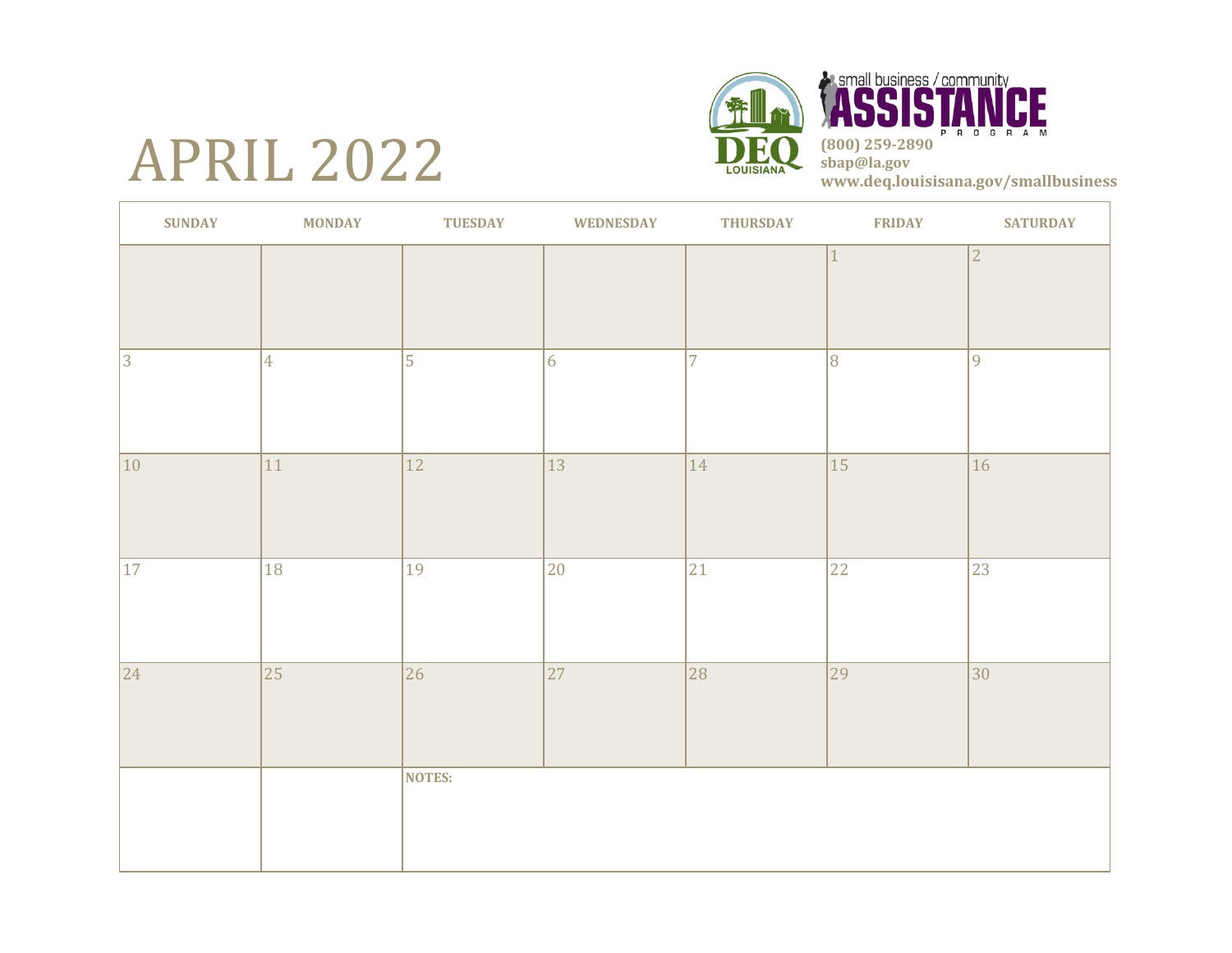### **APRIL 2022**



**(800) 259-2890 sbap@la.gov www.deq.louisisana.gov/smallbusiness**

Œ

|                                                                | <b>Weekly Leak Detection Records</b> |     |     |        |    |        |                                     |        |   |        |                   | <b>Maintenance Records</b> |                        |                 |                       |  |  |
|----------------------------------------------------------------|--------------------------------------|-----|-----|--------|----|--------|-------------------------------------|--------|---|--------|-------------------|----------------------------|------------------------|-----------------|-----------------------|--|--|
| Inspect                                                        |                                      |     |     |        |    |        | Is the inspected equipment leaking? |        |   |        | <b>Date Parts</b> |                            | <b>Date Parts</b>      | Date            | <b>Description of</b> |  |  |
|                                                                | Week 1                               |     |     | Week 2 |    | Week 3 |                                     | Week 4 |   | Week 5 | Ordered           |                            | <b>Received</b>        | <b>Repaired</b> | Repair                |  |  |
| Hose & Pipe Connections, Fittings, Couplings,<br><b>Valves</b> |                                      | Y N |     | Y N    | Y. | N      | Y                                   | N      | Y | N      |                   |                            |                        |                 |                       |  |  |
| Door Gaskets & Seatings                                        | Y                                    | N   |     | Y N    | Y. | N      | Y                                   | N      | Y | N      |                   |                            |                        |                 |                       |  |  |
| <b>Filter Gaskets and Seatings</b>                             | Y                                    | N   | Y N |        | Y. | N      | Y                                   | N      | Y | N      |                   |                            |                        |                 |                       |  |  |
| <b>Solvent tanks &amp; Containers</b>                          |                                      | Y N |     | Y N    | Y. | N      | Y                                   | N      | Y | N      |                   |                            |                        |                 |                       |  |  |
| <b>Water Separators</b>                                        |                                      | Y N |     | Y N    | Y. | N      | Y                                   | N      | Y | N      |                   |                            |                        |                 |                       |  |  |
| <b>Muck Cookers</b>                                            |                                      | Y N | Y N |        | Y. | N      | Y                                   | N      | Y | N      |                   |                            |                        |                 |                       |  |  |
| <b>Stills</b>                                                  |                                      | Y N | Y N |        | Y. | N      | Y                                   | N      | Y | N      |                   |                            |                        |                 |                       |  |  |
| <b>Exhaust Dampers</b>                                         |                                      | Y N | Y N |        | Y. | N      | Y                                   | N      | Y | N      |                   |                            |                        |                 |                       |  |  |
| <b>Diverter Valves</b>                                         |                                      | Y N |     | Y N    | Y. | N      | Y                                   | N      | Y | N      |                   |                            |                        |                 |                       |  |  |
| Air Filter Housings                                            |                                      | Y N | Y N |        | Y. | N      | Y                                   | N      | Y | N      |                   |                            |                        |                 |                       |  |  |
| Pumps                                                          |                                      | Y N | Y N |        | Y. | N      | Y                                   | N      | Y | N      |                   |                            |                        |                 |                       |  |  |
| <b>Hazardous Waste Containers</b>                              | Y                                    | N   |     | Y N    | Y  | N      | Y                                   | N      | Y | N      | Labeled<br>N      |                            | <b>Dated</b><br>Y<br>N |                 |                       |  |  |

| <b>PERC Purchase 12 Month Running Total</b>  |                                         |                                  |  |  |  |
|----------------------------------------------|-----------------------------------------|----------------------------------|--|--|--|
|                                              | <b>Running Total From Last Month</b>    |                                  |  |  |  |
| 2021                                         | <b>Subtract PERC purchased in April</b> |                                  |  |  |  |
| <b>Subtotal</b>                              |                                         |                                  |  |  |  |
|                                              |                                         |                                  |  |  |  |
| <b>Current Month</b><br><b>Purchase Date</b> | Purchase<br>Amount                      | 12 Month<br><b>Running Total</b> |  |  |  |
|                                              | ÷                                       |                                  |  |  |  |
|                                              | ÷                                       |                                  |  |  |  |
|                                              | ÷                                       |                                  |  |  |  |

| PERC Purchase 12 Month Running Total            |                                  | <b>Refrigerated Condenser Monitoring Log</b> |                                       |                                      |                           |                                       |   |  |                     |
|-------------------------------------------------|----------------------------------|----------------------------------------------|---------------------------------------|--------------------------------------|---------------------------|---------------------------------------|---|--|---------------------|
| nning Total From Last Month                     |                                  |                                              | <b>During Drying Phase:</b>           |                                      |                           |                                       |   |  | <b>EPA No.</b>      |
| btract PERC purchased in April                  |                                  |                                              |                                       |                                      | Outlet<br>Temperature     | <b>Is Temperature</b><br>Less Than or |   |  | <b>Pick Up Date</b> |
| btotal                                          |                                  | Date                                         | <b>High Pressure</b><br>Reading (psi) | <b>Low Pressure</b><br>reading (psi) | <b>During</b><br>Cooldown | Equal to 45°F<br>$(7.2^{\circ}C)$     |   |  | <b>Manifest No.</b> |
|                                                 |                                  |                                              |                                       |                                      |                           | $\checkmark$                          | N |  | NOTES:              |
| rrent Month<br>Purchase<br>chase Date<br>Amount | 12 Month<br><b>Running Total</b> |                                              |                                       |                                      |                           | $\checkmark$                          | N |  |                     |
| ÷                                               |                                  |                                              |                                       |                                      |                           | $\checkmark$                          | N |  |                     |
| ÷                                               |                                  |                                              |                                       |                                      |                           | $\checkmark$                          | N |  |                     |
| ÷                                               |                                  |                                              |                                       |                                      |                           | $\checkmark$                          | N |  |                     |
|                                                 |                                  |                                              |                                       |                                      |                           |                                       |   |  |                     |

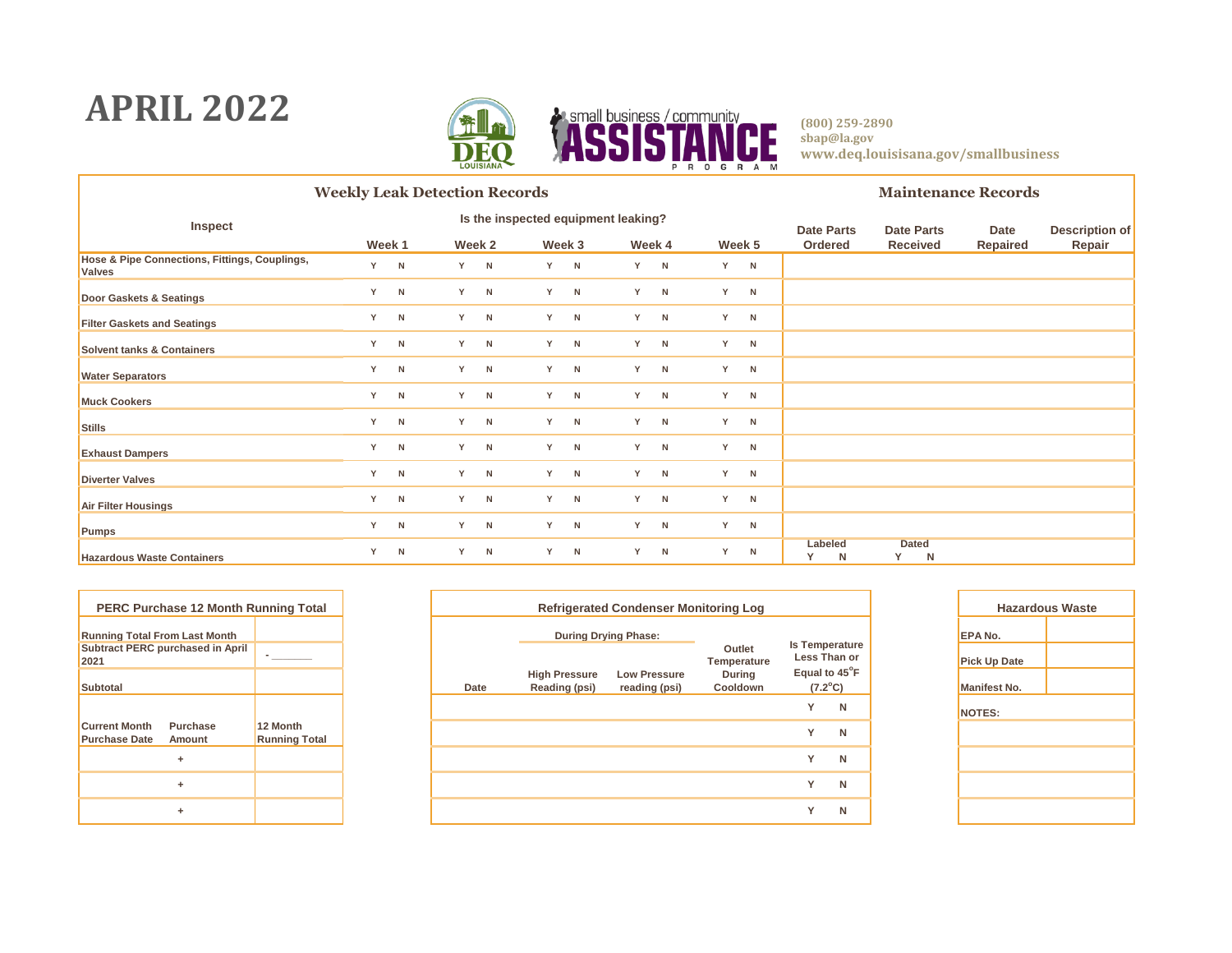# MAY 2022





| <b>SUNDAY</b>   | <b>MONDAY</b>  | <b>TUESDAY</b> | <b>WEDNESDAY</b> | <b>THURSDAY</b> | <b>FRIDAY</b>   | <b>SATURDAY</b> |
|-----------------|----------------|----------------|------------------|-----------------|-----------------|-----------------|
| $ 1\rangle$     | $\overline{2}$ | 3              | $\vert 4 \vert$  | $\vert$ 5       | $\overline{6}$  | 7               |
| $\overline{8}$  | $\overline{9}$ | 10             | 11               | 12              | 13              | 14              |
| $\overline{15}$ | 16             | 17             | 18               | 19              | 20              | $\overline{21}$ |
| 22              | 23             | 24             | $\overline{25}$  | 26              | $\overline{27}$ | $\overline{28}$ |
| $\overline{29}$ | $ 30\rangle$   | 31             |                  |                 |                 |                 |
|                 |                | NOTES:         |                  |                 |                 |                 |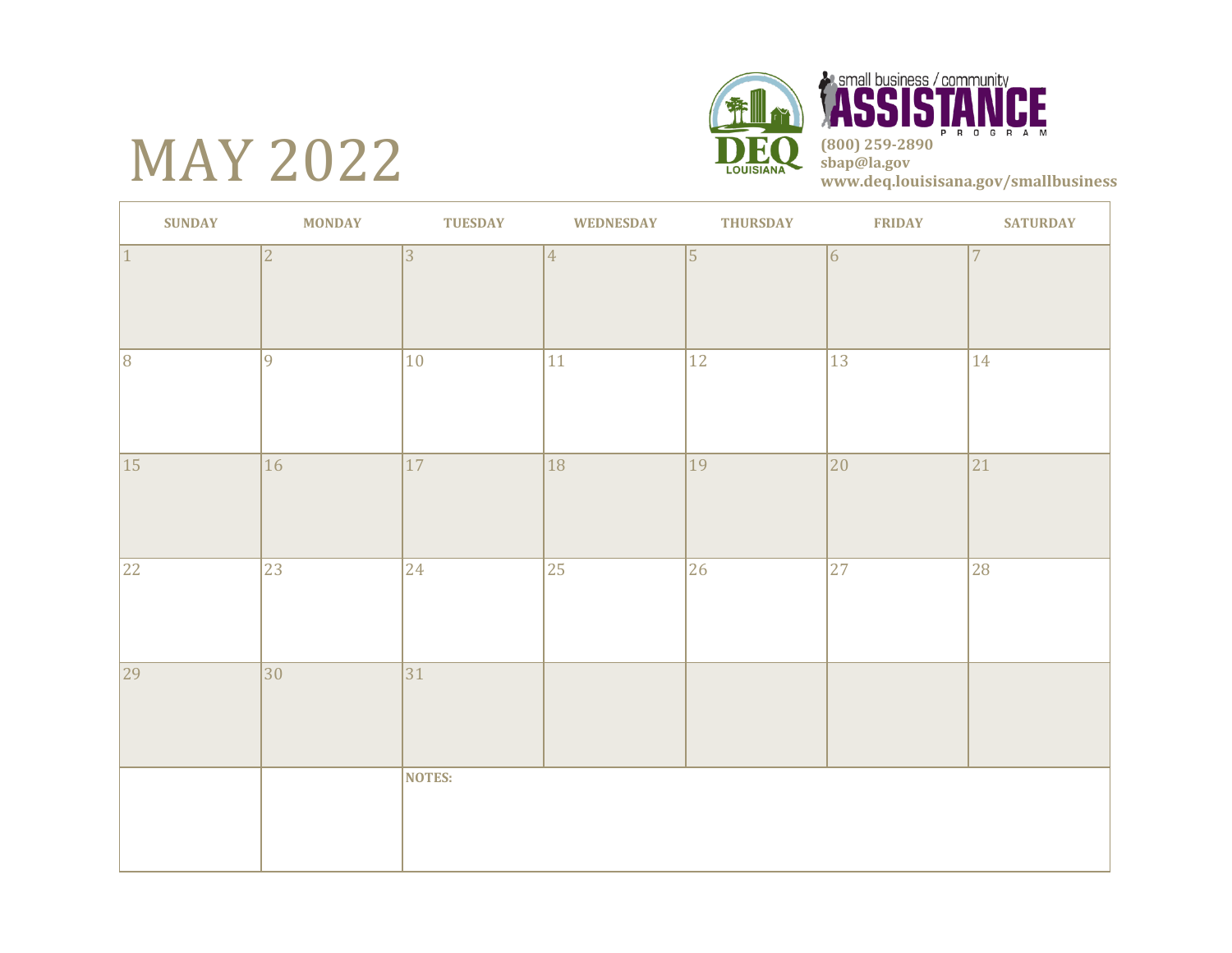### **MAY 2022**



**(800) 259-2890 sbap@la.gov www.deq.louisisana.gov/smallbusiness**

CE

|                                                                | <b>Weekly Leak Detection Records</b> |        |  |        |   |        |                                     |        |  |        |   | <b>Maintenance Records</b> |                   |   |          |                       |  |
|----------------------------------------------------------------|--------------------------------------|--------|--|--------|---|--------|-------------------------------------|--------|--|--------|---|----------------------------|-------------------|---|----------|-----------------------|--|
| <b>Inspect</b>                                                 |                                      |        |  |        |   |        | Is the inspected equipment leaking? |        |  |        |   | <b>Date Parts</b>          | <b>Date Parts</b> |   | Date     | <b>Description of</b> |  |
|                                                                |                                      | Week 1 |  | Week 2 |   | Week 3 |                                     | Week 4 |  | Week 5 |   | Ordered                    | <b>Received</b>   |   | Repaired | Repair                |  |
| Hose & Pipe Connections, Fittings, Couplings,<br><b>Valves</b> |                                      | Y N    |  | $Y$ N  |   | Y N    | Y                                   | N      |  | Y      | N |                            |                   |   |          |                       |  |
| Door Gaskets & Seatings                                        | Y                                    | N      |  | Y N    |   | Y N    | Y                                   | N      |  | Y      | N |                            |                   |   |          |                       |  |
| <b>Filter Gaskets and Seatings</b>                             | Y                                    | N      |  | Y N    |   | Y N    | Y                                   | N      |  | Y      | N |                            |                   |   |          |                       |  |
| <b>Solvent tanks &amp; Containers</b>                          | Y                                    | N      |  | $Y$ N  |   | Y N    | Y.                                  | N      |  | Y      | N |                            |                   |   |          |                       |  |
| <b>Water Separators</b>                                        | Y                                    | N      |  | $Y$ N  |   | Y N    | Y                                   | N      |  | Y      | N |                            |                   |   |          |                       |  |
| <b>Muck Cookers</b>                                            | Y                                    | N      |  | Y N    |   | Y N    | Y                                   | N      |  | Y      | N |                            |                   |   |          |                       |  |
| Stills                                                         | Y                                    | N      |  | Y N    |   | Y N    | Y                                   | N      |  | Y      | N |                            |                   |   |          |                       |  |
| <b>Exhaust Dampers</b>                                         | Y                                    | N      |  | Y N    |   | Y N    | Y                                   | N      |  | Y      | N |                            |                   |   |          |                       |  |
| <b>Diverter Valves</b>                                         | Y                                    | N      |  | Y N    |   | Y N    | Y                                   | N      |  | Y      | N |                            |                   |   |          |                       |  |
| Air Filter Housings                                            | Y                                    | N      |  | Y N    |   | Y N    | Y                                   | N      |  | Y      | N |                            |                   |   |          |                       |  |
| Pumps                                                          | Y                                    | N      |  | Y N    |   | Y N    | Y                                   | N      |  | Y      | N |                            |                   |   |          |                       |  |
| <b>Hazardous Waste Containers</b>                              | Y                                    | N      |  | Y N    | Y | N      | Y                                   | N      |  | Y      | N | Labeled<br>N               | <b>Dated</b><br>Y | N |          |                       |  |

| <b>PERC Purchase 12 Month Running Total</b>  |                                       |                                  |  |
|----------------------------------------------|---------------------------------------|----------------------------------|--|
| <b>Running Total From Last Month</b>         |                                       |                                  |  |
| 2021                                         | <b>Subtract PERC purchased in May</b> |                                  |  |
| <b>Subtotal</b>                              |                                       |                                  |  |
|                                              |                                       |                                  |  |
| <b>Current Month</b><br><b>Purchase Date</b> | Purchase<br>Amount                    | 12 Month<br><b>Running Total</b> |  |
|                                              | ٠                                     |                                  |  |
|                                              | ٠                                     |                                  |  |
|                                              | ٠                                     |                                  |  |

| PERC Purchase 12 Month Running Total             |                                  | <b>Refrigerated Condenser Monitoring Log</b> |                                       |                                      |                           |                               |   |  |                     |
|--------------------------------------------------|----------------------------------|----------------------------------------------|---------------------------------------|--------------------------------------|---------------------------|-------------------------------|---|--|---------------------|
| nning Total From Last Month                      |                                  |                                              | <b>During Drying Phase:</b>           |                                      |                           | <b>Is Temperature</b>         |   |  | <b>EPA No.</b>      |
| btract PERC purchased in May                     |                                  |                                              |                                       |                                      | Outlet<br>Temperature     | Less Than or<br>Equal to 45°F |   |  | <b>Pick Up Date</b> |
| btotal                                           |                                  | Date                                         | <b>High Pressure</b><br>Reading (psi) | <b>Low Pressure</b><br>reading (psi) | <b>During</b><br>Cooldown | $(7.2^{\circ}C)$              |   |  | <b>Manifest No.</b> |
|                                                  |                                  |                                              |                                       |                                      |                           | $\checkmark$                  | N |  | NOTES:              |
| rrent Month<br>Purchase<br>rchase Date<br>Amount | 12 Month<br><b>Running Total</b> |                                              |                                       |                                      |                           | $\checkmark$                  | N |  |                     |
| ÷                                                |                                  |                                              |                                       |                                      |                           | $\checkmark$                  | N |  |                     |
| ÷                                                |                                  |                                              |                                       |                                      |                           | $\checkmark$                  | N |  |                     |
| ٠                                                |                                  |                                              |                                       |                                      |                           | $\checkmark$                  | N |  |                     |
|                                                  |                                  |                                              |                                       |                                      |                           |                               |   |  |                     |

| <b>Hazardous Waste</b> |  |  |  |  |  |  |  |  |
|------------------------|--|--|--|--|--|--|--|--|
| EPA No.                |  |  |  |  |  |  |  |  |
| <b>Pick Up Date</b>    |  |  |  |  |  |  |  |  |
| <b>Manifest No.</b>    |  |  |  |  |  |  |  |  |
| <b>NOTES:</b>          |  |  |  |  |  |  |  |  |
|                        |  |  |  |  |  |  |  |  |
|                        |  |  |  |  |  |  |  |  |
|                        |  |  |  |  |  |  |  |  |
|                        |  |  |  |  |  |  |  |  |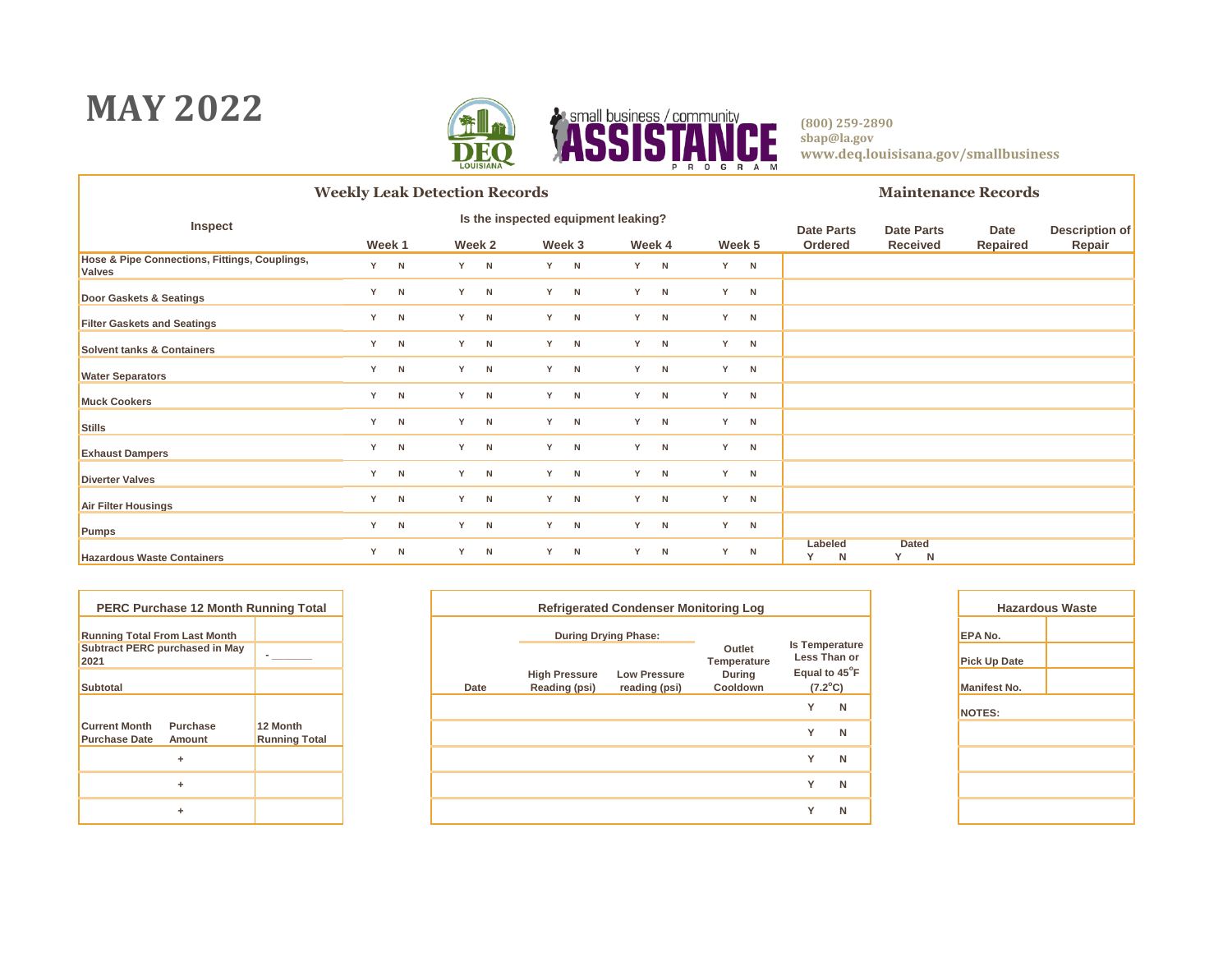# JUNE 2022





| <b>SUNDAY</b>   | <b>MONDAY</b>   | <b>TUESDAY</b> | <b>WEDNESDAY</b> | <b>THURSDAY</b> | <b>FRIDAY</b>   | <b>SATURDAY</b> |
|-----------------|-----------------|----------------|------------------|-----------------|-----------------|-----------------|
|                 |                 |                | $\mathbf{1}$     | $\overline{2}$  | 3               | $\vert 4 \vert$ |
|                 |                 |                |                  |                 |                 |                 |
| 5               | $\vert 6 \vert$ | $\overline{7}$ | 8                | $ 9\rangle$     | 10              | 11              |
| $\overline{12}$ | $\overline{13}$ | 14             | 15               | $\overline{16}$ | $\overline{17}$ | $\overline{18}$ |
| 19              | $ 20\rangle$    | 21             | 22               | 23              | $ 24\rangle$    | 25              |
| $\overline{26}$ | $\overline{27}$ | 28             | 29               | $\overline{30}$ |                 |                 |
|                 |                 | NOTES:         |                  |                 |                 |                 |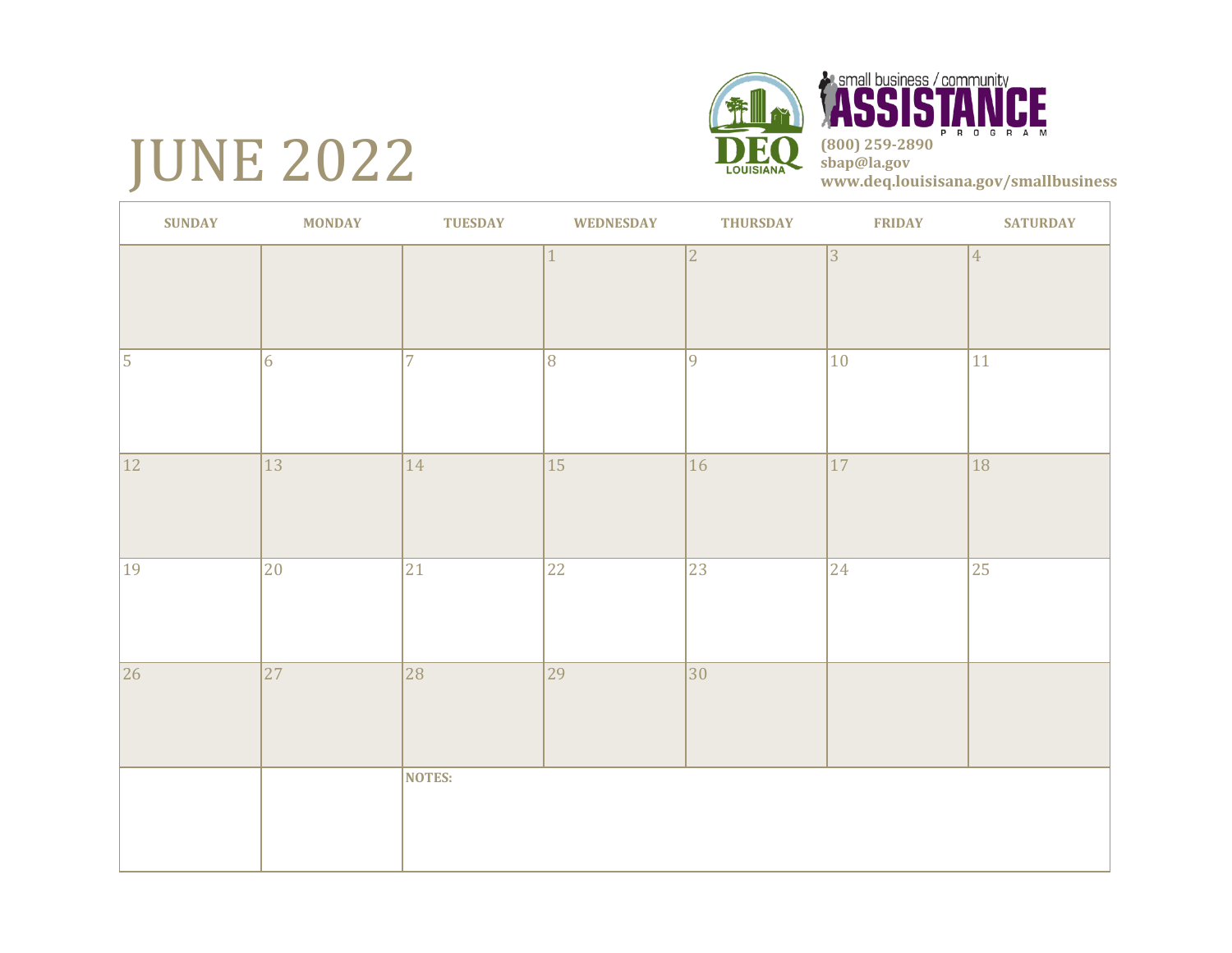### **JUNE 2022**



**(800) 259-2890 sbap@la.gov www.deq.louisisana.gov/smallbusiness**

CE.

|                                                                |   |        | <b>Weekly Leak Detection Records</b> |              |    |        |                                     |        |   |        |   |                   |                   |   | <b>Maintenance Records</b> |                       |
|----------------------------------------------------------------|---|--------|--------------------------------------|--------------|----|--------|-------------------------------------|--------|---|--------|---|-------------------|-------------------|---|----------------------------|-----------------------|
| Inspect                                                        |   |        |                                      |              |    |        | Is the inspected equipment leaking? |        |   |        |   | <b>Date Parts</b> | <b>Date Parts</b> |   | Date                       | <b>Description of</b> |
|                                                                |   | Week 1 |                                      | Week 2       |    | Week 3 |                                     | Week 4 |   | Week 5 |   | Ordered           | <b>Received</b>   |   | <b>Repaired</b>            | Repair                |
| Hose & Pipe Connections, Fittings, Couplings,<br><b>Valves</b> |   | Y N    |                                      | Y N          | Y. | N      | Y                                   | N      |   | Y      | N |                   |                   |   |                            |                       |
| Door Gaskets & Seatings                                        | Y | N      |                                      | Y N          | Y. | N      | Y                                   | N      |   | Y      | N |                   |                   |   |                            |                       |
| <b>Filter Gaskets and Seatings</b>                             | Y | N      |                                      | Y N          | Y  | N      | Y                                   | N      |   | Y      | N |                   |                   |   |                            |                       |
| <b>Solvent tanks &amp; Containers</b>                          | Y | N      |                                      | Y N          | Y  | N      | Y                                   | N      |   | Y      | N |                   |                   |   |                            |                       |
| <b>Water Separators</b>                                        | Y | N      |                                      | Y N          | Y  | N      | Y                                   | N      |   | Y      | N |                   |                   |   |                            |                       |
| <b>Muck Cookers</b>                                            | Y | N      |                                      | $Y$ N        | Y  | N      | Y                                   | N      |   | Y      | N |                   |                   |   |                            |                       |
| Stills                                                         | Y | N      |                                      | Y N          | Y  | N      | Y                                   | N      |   | Y      | N |                   |                   |   |                            |                       |
| <b>Exhaust Dampers</b>                                         | Y | N      |                                      | Y N          | Y  | N      | Y                                   | N      |   | Y      | N |                   |                   |   |                            |                       |
| <b>Diverter Valves</b>                                         | Y | N      |                                      | Y N          | Y  | N      | Y                                   | N      |   | Y      | N |                   |                   |   |                            |                       |
| Air Filter Housings                                            | Y | N      |                                      | $Y$ N        | Y  | N      | Y                                   | N      |   | Y      | N |                   |                   |   |                            |                       |
| Pumps                                                          | Y | N      |                                      | Y N          | Y. | N      | Y                                   | N      |   | Y      | N |                   |                   |   |                            |                       |
| <b>Hazardous Waste Containers</b>                              | Y | N      | Y                                    | $\mathsf{N}$ | Y  | N      | Y                                   | N      | Y |        | N | Labeled<br>N      | <b>Dated</b><br>Y | N |                            |                       |

|                                              | <b>PERC Purchase 12 Month Running Total</b> |                                  |
|----------------------------------------------|---------------------------------------------|----------------------------------|
| <b>Running Total From Last Month</b>         |                                             |                                  |
| 2021                                         | Subtract PERC purchased in June             |                                  |
| <b>Subtotal</b>                              |                                             |                                  |
|                                              |                                             |                                  |
| <b>Current Month</b><br><b>Purchase Date</b> | Purchase<br>Amount                          | 12 Month<br><b>Running Total</b> |
|                                              | ٠                                           |                                  |
|                                              | ٠                                           |                                  |
|                                              | ٠                                           |                                  |

| PERC Purchase 12 Month Running Total             |                                  |      |                                       | <b>Refrigerated Condenser Monitoring Log</b> |                           |                               |   | Haza                |
|--------------------------------------------------|----------------------------------|------|---------------------------------------|----------------------------------------------|---------------------------|-------------------------------|---|---------------------|
| nning Total From Last Month                      |                                  |      | <b>During Drying Phase:</b>           |                                              |                           | <b>Is Temperature</b>         |   | <b>EPA No.</b>      |
| btract PERC purchased in June                    |                                  |      |                                       |                                              | Outlet<br>Temperature     | Less Than or<br>Equal to 45°F |   | <b>Pick Up Date</b> |
| btotal                                           |                                  | Date | <b>High Pressure</b><br>Reading (psi) | <b>Low Pressure</b><br>reading (psi)         | <b>During</b><br>Cooldown | $(7.2^{\circ}C)$              |   | <b>Manifest No.</b> |
|                                                  |                                  |      |                                       |                                              |                           | $\checkmark$                  | N | NOTES:              |
| rrent Month<br>Purchase<br>rchase Date<br>Amount | 12 Month<br><b>Running Total</b> |      |                                       |                                              |                           | $\checkmark$                  | N |                     |
| ÷                                                |                                  |      |                                       |                                              |                           | $\checkmark$                  | N |                     |
| ÷                                                |                                  |      |                                       |                                              |                           | $\checkmark$                  | N |                     |
| ٠                                                |                                  |      |                                       |                                              |                           | $\checkmark$                  | N |                     |
|                                                  |                                  |      |                                       |                                              |                           |                               |   |                     |

|                     | <b>Hazardous Waste</b> |
|---------------------|------------------------|
| EPA No.             |                        |
| <b>Pick Up Date</b> |                        |
| <b>Manifest No.</b> |                        |
| <b>NOTES:</b>       |                        |
|                     |                        |
|                     |                        |
|                     |                        |
|                     |                        |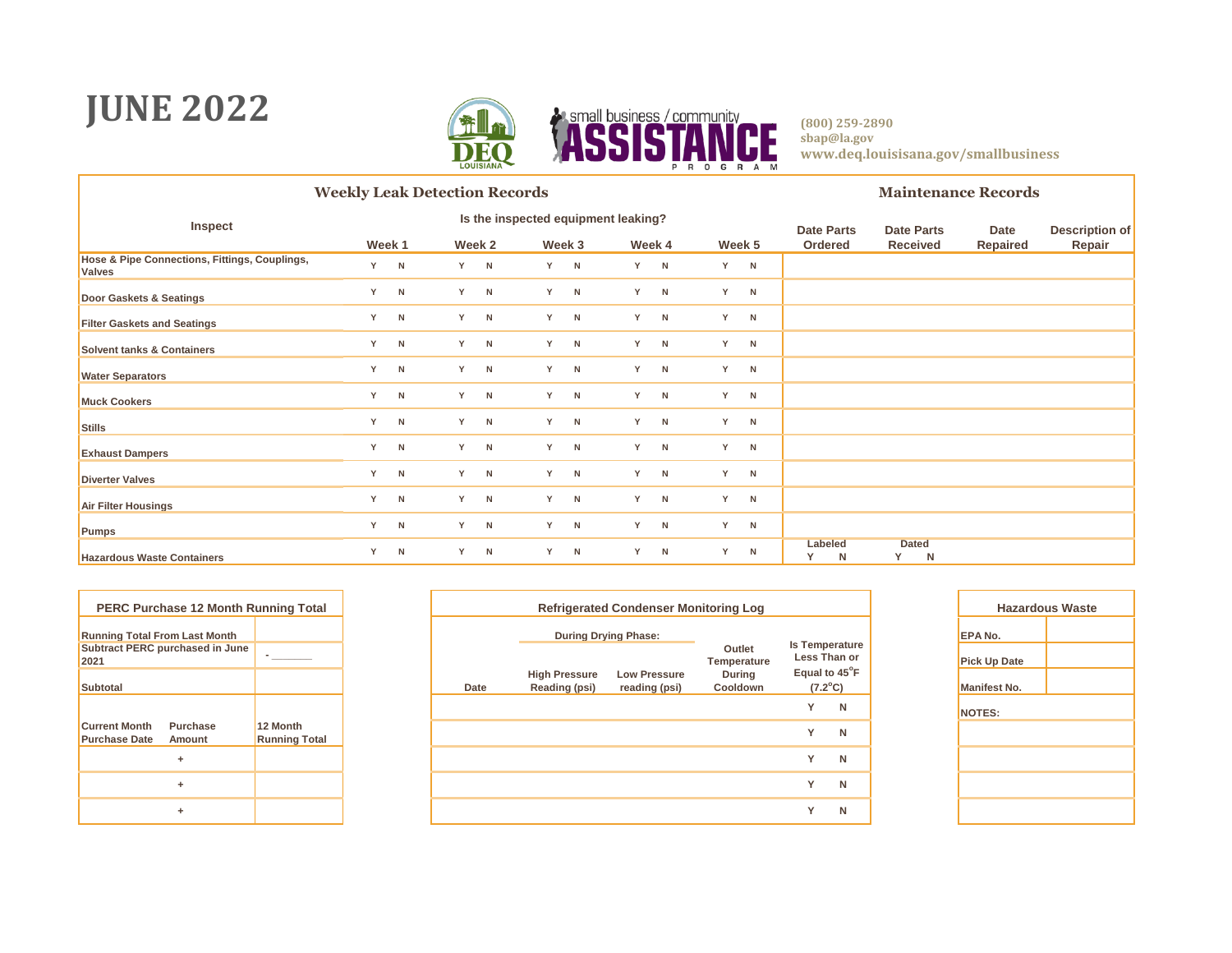# JULY 2022





| <b>SUNDAY</b> | <b>MONDAY</b>   | <b>TUESDAY</b>  | <b>WEDNESDAY</b> | <b>THURSDAY</b> | <b>FRIDAY</b>  | <b>SATURDAY</b> |
|---------------|-----------------|-----------------|------------------|-----------------|----------------|-----------------|
|               |                 |                 |                  |                 |                | $\overline{2}$  |
| $ 3\rangle$   | $\overline{4}$  | $\overline{5}$  | $ 6\rangle$      | $\overline{7}$  | $\overline{8}$ | $\overline{9}$  |
| 10            | 11              | 12              | $ 13\rangle$     | 14              | 15             | $ 16\rangle$    |
| 17            | 18              | 19              | 20               | 21              | 22             | 23              |
| $ 24\rangle$  | $\overline{25}$ | $\overline{26}$ | $\overline{27}$  | 28              | 29             | $ 30\rangle$    |
| 31            |                 | NOTES:          |                  |                 |                |                 |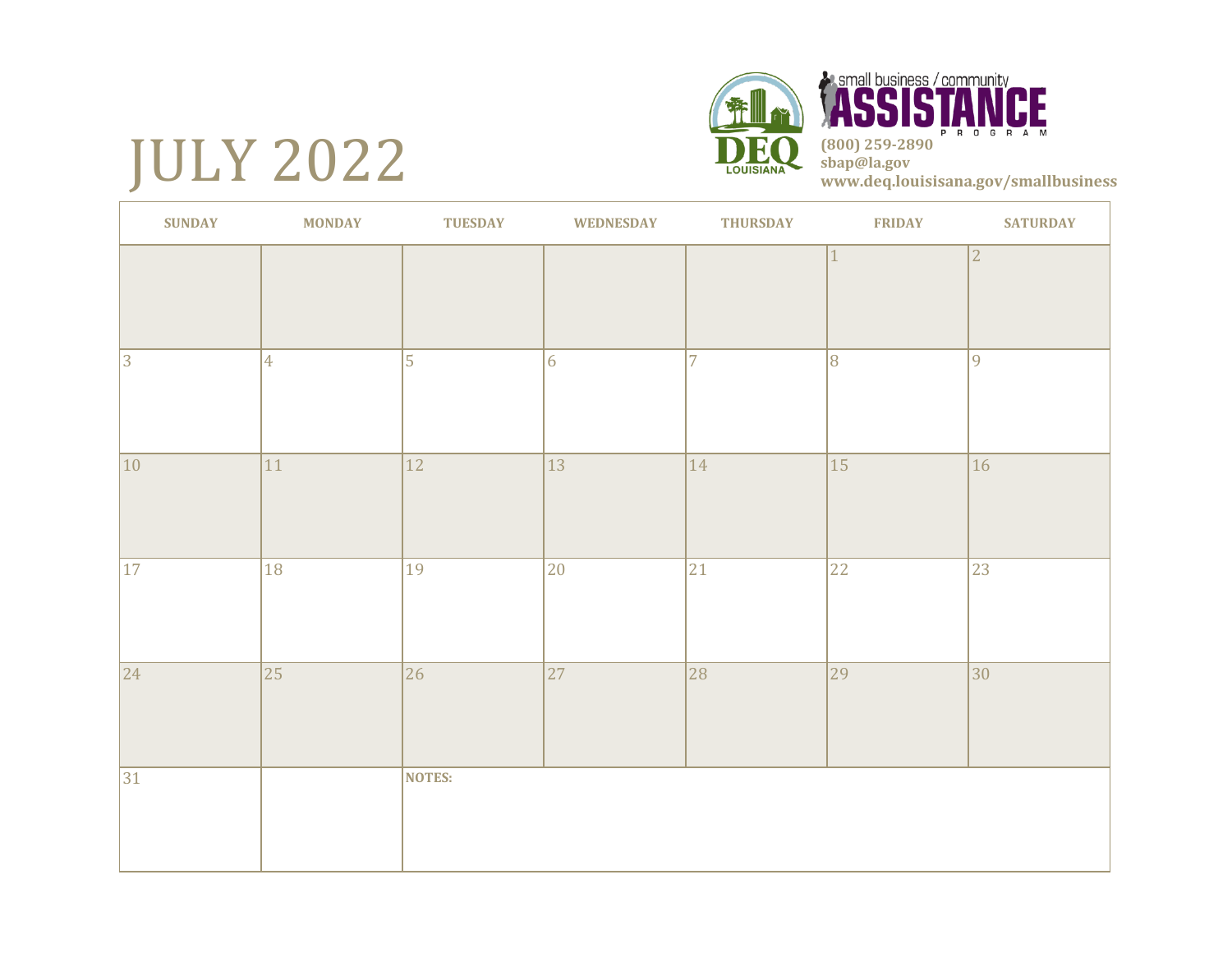### **JULY 2022**



**(800) 259-2890 sbap@la.gov www.deq.louisisana.gov/smallbusiness**

CE.

|                                                                |        |     | <b>Weekly Leak Detection Records</b> |        |    |        |                                     |        |   |        |  |                   |                        | <b>Maintenance Records</b> |                       |
|----------------------------------------------------------------|--------|-----|--------------------------------------|--------|----|--------|-------------------------------------|--------|---|--------|--|-------------------|------------------------|----------------------------|-----------------------|
| Inspect                                                        |        |     |                                      |        |    |        | Is the inspected equipment leaking? |        |   |        |  | <b>Date Parts</b> | <b>Date Parts</b>      | Date                       | <b>Description of</b> |
|                                                                | Week 1 |     |                                      | Week 2 |    | Week 3 |                                     | Week 4 |   | Week 5 |  | Ordered           | Received               | Repaired                   | Repair                |
| Hose & Pipe Connections, Fittings, Couplings,<br><b>Valves</b> |        | Y N |                                      | Y N    | Y. | N      | Y                                   | N      | Y | N      |  |                   |                        |                            |                       |
| Door Gaskets & Seatings                                        | Y      | N   |                                      | Y N    | Y  | N      | Y                                   | N      | Y | N      |  |                   |                        |                            |                       |
| <b>Filter Gaskets and Seatings</b>                             | Y      | N   |                                      | Y N    | Y  | N      | Y                                   | N      | Y | N      |  |                   |                        |                            |                       |
| Solvent tanks & Containers                                     | Y      | N   |                                      | Y N    | Y  | N      | Y                                   | N      | Y | N      |  |                   |                        |                            |                       |
| <b>Water Separators</b>                                        | Y      | N   |                                      | Y N    | Y  | N      | Y                                   | N      | Y | N      |  |                   |                        |                            |                       |
| <b>Muck Cookers</b>                                            | Y      | N   |                                      | $Y$ N  | Y  | N      | Y                                   | N      | Y | N      |  |                   |                        |                            |                       |
| Stills                                                         | Y      | N   |                                      | Y N    | Y  | N      | Y                                   | N      | Y | N      |  |                   |                        |                            |                       |
| <b>Exhaust Dampers</b>                                         | Y      | N   |                                      | Y N    | Y  | N      | Y                                   | N      | Y | N      |  |                   |                        |                            |                       |
| <b>Diverter Valves</b>                                         | Y      | N   |                                      | Y N    | Y  | N      | Y                                   | N      | Y | N      |  |                   |                        |                            |                       |
| Air Filter Housings                                            | Y      | N   |                                      | Y N    | Y  | N      | Y                                   | N      | Y | N      |  |                   |                        |                            |                       |
| Pumps                                                          | Y      | N   |                                      | Y N    | Y  | N      | Y                                   | N      | Y | N      |  |                   |                        |                            |                       |
| <b>Hazardous Waste Containers</b>                              | Y      | N   |                                      | Y N    | Y  | N      | Y                                   | N      | Y | N      |  | Labeled<br>Y<br>N | <b>Dated</b><br>Y<br>N |                            |                       |

|                                              | <b>PERC Purchase 12 Month Running Total</b> |                                  |
|----------------------------------------------|---------------------------------------------|----------------------------------|
| <b>Running Total From Last Month</b>         |                                             |                                  |
| 2021                                         | Subtract PERC purchased in July             |                                  |
| Subtotal                                     |                                             |                                  |
|                                              |                                             |                                  |
| <b>Current Month</b><br><b>Purchase Date</b> | Purchase<br>Amount                          | 12 Month<br><b>Running Total</b> |
|                                              | ٠                                           |                                  |
|                                              | ٠                                           |                                  |
|                                              | ٠                                           |                                  |

| PERC Purchase 12 Month Running Total             |                                  |      |                                       | <b>Refrigerated Condenser Monitoring Log</b> |                           |                               |   | Haza                |
|--------------------------------------------------|----------------------------------|------|---------------------------------------|----------------------------------------------|---------------------------|-------------------------------|---|---------------------|
| nning Total From Last Month                      |                                  |      | <b>During Drying Phase:</b>           |                                              |                           | <b>Is Temperature</b>         |   | <b>EPA No.</b>      |
| btract PERC purchased in July                    |                                  |      |                                       |                                              | Outlet<br>Temperature     | Less Than or<br>Equal to 45°F |   | <b>Pick Up Date</b> |
| btotal                                           |                                  | Date | <b>High Pressure</b><br>Reading (psi) | <b>Low Pressure</b><br>reading (psi)         | <b>During</b><br>Cooldown | $(7.2^{\circ}C)$              |   | <b>Manifest No.</b> |
|                                                  |                                  |      |                                       |                                              |                           | $\checkmark$                  | N | NOTES:              |
| rrent Month<br>Purchase<br>rchase Date<br>Amount | 12 Month<br><b>Running Total</b> |      |                                       |                                              |                           | $\checkmark$                  | N |                     |
| ÷                                                |                                  |      |                                       |                                              |                           | $\checkmark$                  | N |                     |
| ÷                                                |                                  |      |                                       |                                              |                           | $\checkmark$                  | N |                     |
| ٠                                                |                                  |      |                                       |                                              |                           | $\checkmark$                  | N |                     |
|                                                  |                                  |      |                                       |                                              |                           |                               |   |                     |

| <b>Hazardous Waste</b> |  |  |  |  |  |  |  |  |  |  |  |
|------------------------|--|--|--|--|--|--|--|--|--|--|--|
| EPA No.                |  |  |  |  |  |  |  |  |  |  |  |
| <b>Pick Up Date</b>    |  |  |  |  |  |  |  |  |  |  |  |
| <b>Manifest No.</b>    |  |  |  |  |  |  |  |  |  |  |  |
| <b>NOTES:</b>          |  |  |  |  |  |  |  |  |  |  |  |
|                        |  |  |  |  |  |  |  |  |  |  |  |
|                        |  |  |  |  |  |  |  |  |  |  |  |
|                        |  |  |  |  |  |  |  |  |  |  |  |
|                        |  |  |  |  |  |  |  |  |  |  |  |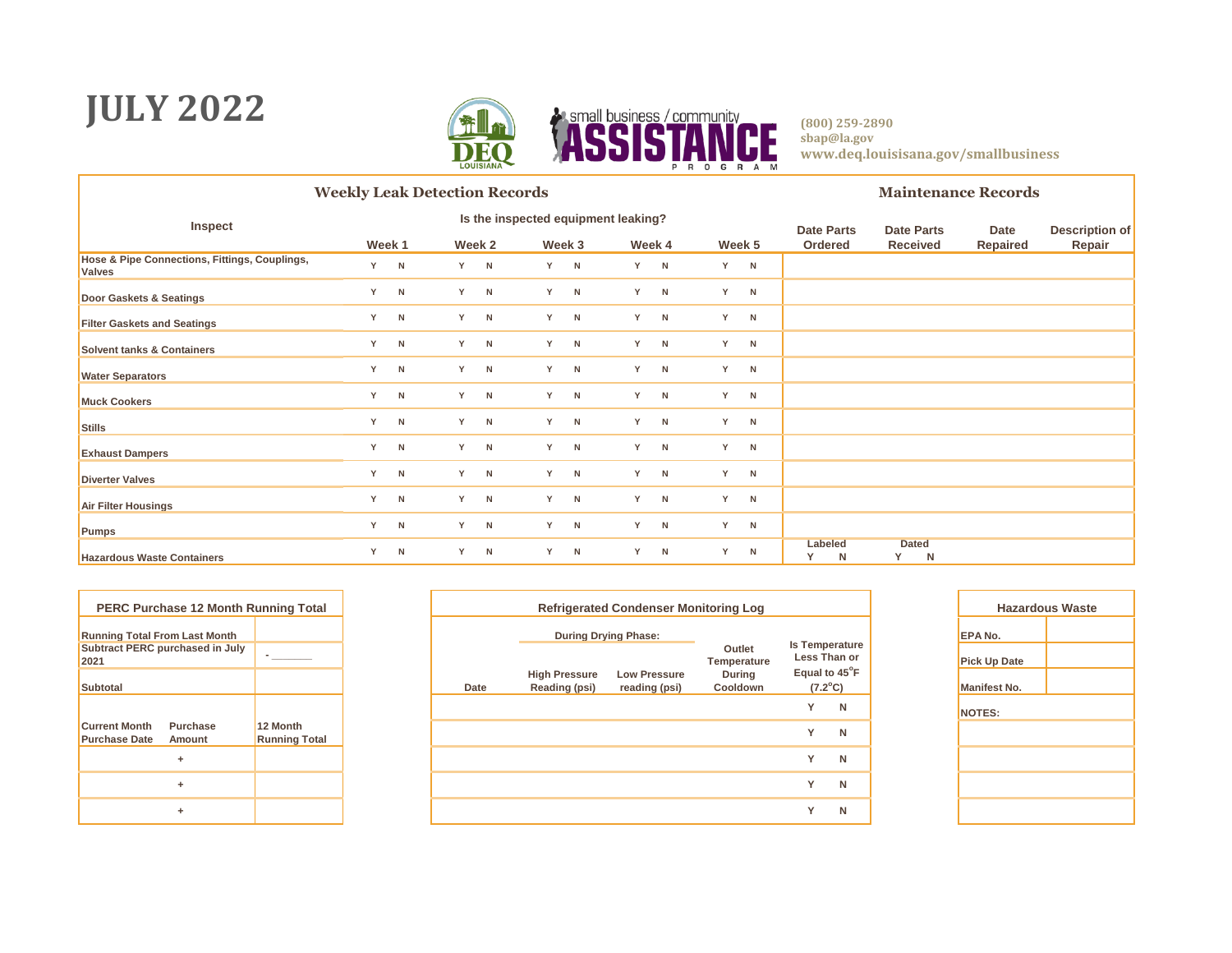# AUGUST 2022



**A small business / community** CE P R O G R A **(800) 259-2890 sbap@la.gov www.deq.louisisana.gov/smallbusiness**

| <b>SUNDAY</b> | <b>MONDAY</b> | <b>TUESDAY</b>  | <b>WEDNESDAY</b> | <b>THURSDAY</b> | <b>FRIDAY</b>   | <b>SATURDAY</b> |
|---------------|---------------|-----------------|------------------|-----------------|-----------------|-----------------|
|               | $\mathbf{1}$  | $\overline{2}$  | 3                | $ 4\rangle$     | $\vert$ 5       | 6               |
| 7             | 8             | 9               | 10               | $ 11\rangle$    | 12              | $ 13\rangle$    |
| $ 14\rangle$  | 15            | $\overline{16}$ | 17               | 18              | $\overline{19}$ | $ 20\rangle$    |
| 21            | $ 22\rangle$  | 23              | 24               | $ 25\rangle$    | 26              | $ 27\rangle$    |
| 28            | 29            | 30              | 31               |                 |                 |                 |
|               |               | <b>NOTES:</b>   |                  |                 |                 |                 |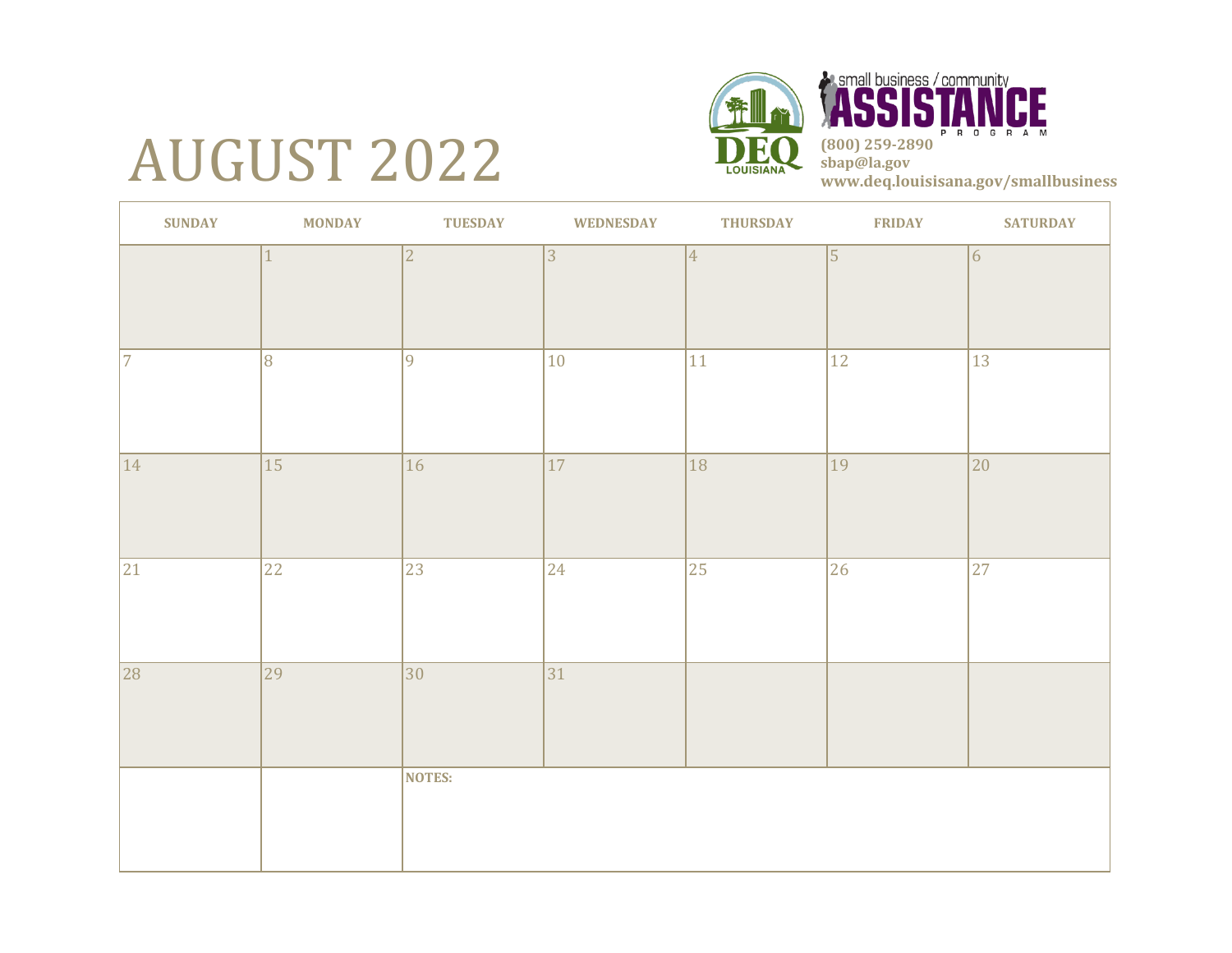### **AUGUST 2022**



|                                                                |        |   | <b>Weekly Leak Detection Records</b> |        |     |        |                                     |        |   |        |  |                   |                        | <b>Maintenance Records</b> |                       |
|----------------------------------------------------------------|--------|---|--------------------------------------|--------|-----|--------|-------------------------------------|--------|---|--------|--|-------------------|------------------------|----------------------------|-----------------------|
| Inspect                                                        |        |   |                                      |        |     |        | Is the inspected equipment leaking? |        |   |        |  | <b>Date Parts</b> | <b>Date Parts</b>      | Date                       | <b>Description of</b> |
|                                                                | Week 1 |   |                                      | Week 2 |     | Week 3 |                                     | Week 4 |   | Week 5 |  | Ordered           | <b>Received</b>        | Repaired                   | Repair                |
| Hose & Pipe Connections, Fittings, Couplings,<br><b>Valves</b> | Y.     | N | Y N                                  |        | Y N |        | Y                                   | N      | Y | N      |  |                   |                        |                            |                       |
| Door Gaskets & Seatings                                        | Y      | N |                                      | Y N    |     | Y N    | Y.                                  | N      | Y | N      |  |                   |                        |                            |                       |
| <b>Filter Gaskets and Seatings</b>                             | Y      | N |                                      | Y N    | Y   | N      | Y                                   | N      | Y | N      |  |                   |                        |                            |                       |
| <b>Solvent tanks &amp; Containers</b>                          | Y      | N |                                      | Y N    |     | Y N    | Y                                   | N      | Y | N      |  |                   |                        |                            |                       |
| <b>Water Separators</b>                                        | Y      | N |                                      | Y N    | Y - | N      | Y                                   | N      | Y | N      |  |                   |                        |                            |                       |
| <b>Muck Cookers</b>                                            | Y      | N |                                      | Y N    |     | Y N    | Y                                   | N      | Y | N      |  |                   |                        |                            |                       |
| <b>Stills</b>                                                  | Y      | N | Y N                                  |        | Y.  | N      | Y                                   | N      | Y | N      |  |                   |                        |                            |                       |
| <b>Exhaust Dampers</b>                                         | Y      | N |                                      | Y N    |     | Y N    | Y                                   | N      | Y | N      |  |                   |                        |                            |                       |
| <b>Diverter Valves</b>                                         | Y      | N |                                      | Y N    |     | Y N    | Y                                   | N      | Y | N      |  |                   |                        |                            |                       |
| <b>Air Filter Housings</b>                                     | Y      | N |                                      | Y N    |     | Y N    | Y                                   | N      | Y | N      |  |                   |                        |                            |                       |
| <b>Pumps</b>                                                   | Y      | N | Y N                                  |        |     | Y N    | Y                                   | N      | Y | N      |  |                   |                        |                            |                       |
| <b>Hazardous Waste Containers</b>                              | Y      | N |                                      | Y N    | Y.  | N      | Y                                   | N      | Y | N      |  | Labeled<br>N      | <b>Dated</b><br>Y<br>N |                            |                       |

| <b>PERC Purchase 12 Month Running Total</b>      |                    |                                  |  |  |
|--------------------------------------------------|--------------------|----------------------------------|--|--|
| <b>Running Total From Last Month</b>             |                    |                                  |  |  |
| <b>Subtract PERC purchased in</b><br>August 2021 |                    |                                  |  |  |
| <b>Subtotal</b>                                  |                    |                                  |  |  |
|                                                  |                    |                                  |  |  |
| <b>Current Month</b><br><b>Purchase Date</b>     | Purchase<br>Amount | 12 Month<br><b>Running Total</b> |  |  |
|                                                  | ÷                  |                                  |  |  |
|                                                  | ÷                  |                                  |  |  |
|                                                  | ÷                  |                                  |  |  |

| PERC Purchase 12 Month Running Total             |                                  |      | <b>Refrigerated Condenser Monitoring Log</b> |                                      | Haza                      |                                   |   |                     |  |
|--------------------------------------------------|----------------------------------|------|----------------------------------------------|--------------------------------------|---------------------------|-----------------------------------|---|---------------------|--|
| nning Total From Last Month                      |                                  |      | <b>During Drying Phase:</b>                  |                                      |                           | <b>Is Temperature</b>             |   | <b>EPA No.</b>      |  |
| btract PERC purchased in<br>qust 2021            |                                  |      |                                              |                                      | Outlet<br>Temperature     | Less Than or                      |   | <b>Pick Up Date</b> |  |
| btotal                                           |                                  | Date | <b>High Pressure</b><br>Reading (psi)        | <b>Low Pressure</b><br>reading (psi) | <b>During</b><br>Cooldown | Equal to 45°F<br>$(7.2^{\circ}C)$ |   | <b>Manifest No.</b> |  |
|                                                  |                                  |      |                                              |                                      |                           | $\checkmark$                      | N | NOTES:              |  |
| rrent Month<br>Purchase<br>rchase Date<br>Amount | 12 Month<br><b>Running Total</b> |      |                                              |                                      |                           | $\checkmark$                      | N |                     |  |
| ÷                                                |                                  |      |                                              |                                      |                           | $\checkmark$                      | N |                     |  |
| ÷                                                |                                  |      |                                              |                                      |                           | $\checkmark$                      | N |                     |  |
| ٠                                                |                                  |      |                                              |                                      |                           | $\checkmark$                      | N |                     |  |
|                                                  |                                  |      |                                              |                                      |                           |                                   |   |                     |  |

| <b>Hazardous Waste</b> |  |  |  |  |  |  |  |  |
|------------------------|--|--|--|--|--|--|--|--|
| EPA No.                |  |  |  |  |  |  |  |  |
| <b>Pick Up Date</b>    |  |  |  |  |  |  |  |  |
| <b>Manifest No.</b>    |  |  |  |  |  |  |  |  |
| <b>NOTES:</b>          |  |  |  |  |  |  |  |  |
|                        |  |  |  |  |  |  |  |  |
|                        |  |  |  |  |  |  |  |  |
|                        |  |  |  |  |  |  |  |  |
|                        |  |  |  |  |  |  |  |  |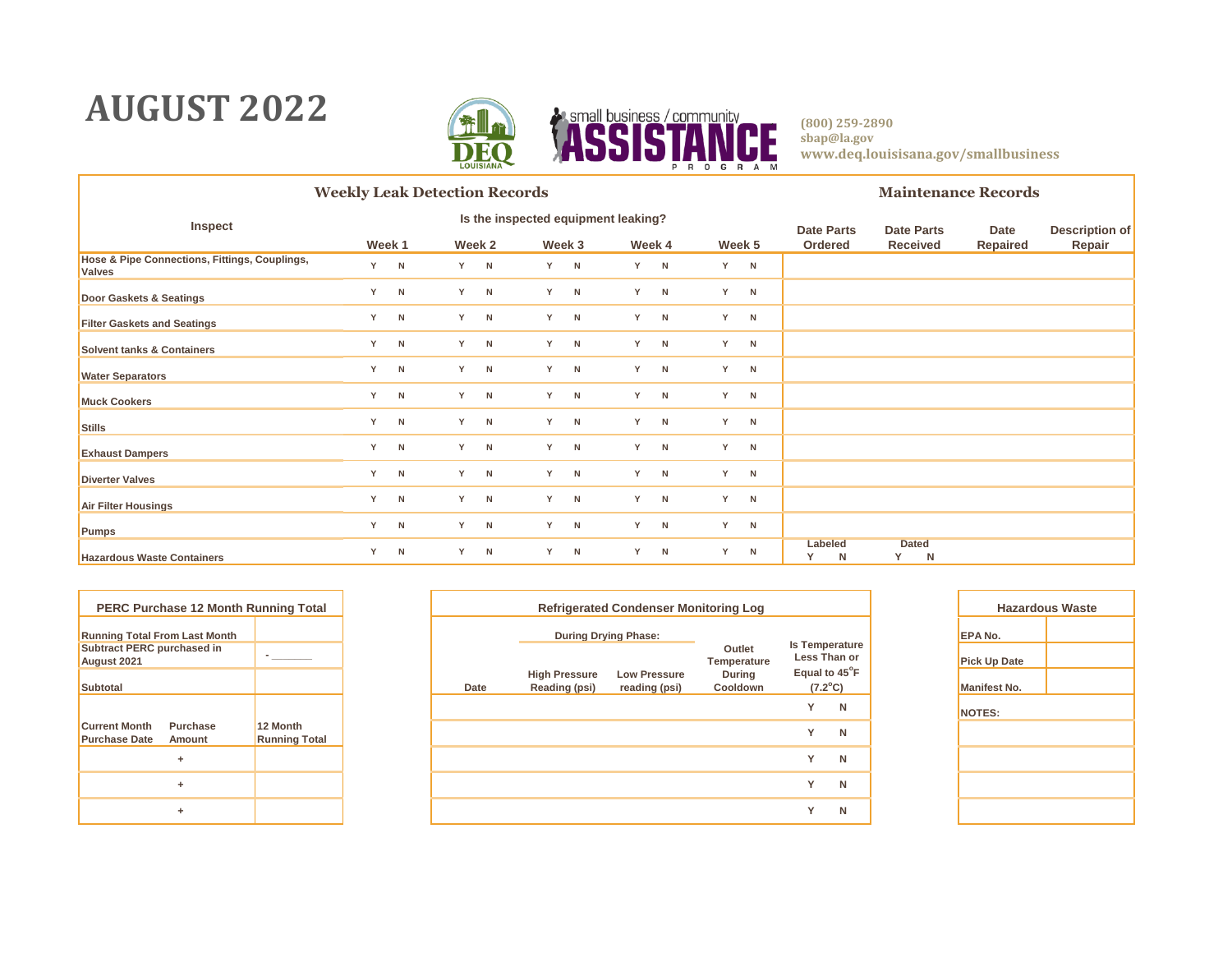## SEPTEMBER 2022



**SUNDAY MONDAY TUESDAY WEDNESDAY THURSDAY FRIDAY SATURDAY** 1  $\vert 2 \vert$  3 4 5 6 7 8 9 9 10 11 12 13 14 15 16 16 18 19 20 21 22 23 24 25 26 27 28 29 29 30 **NOTES:**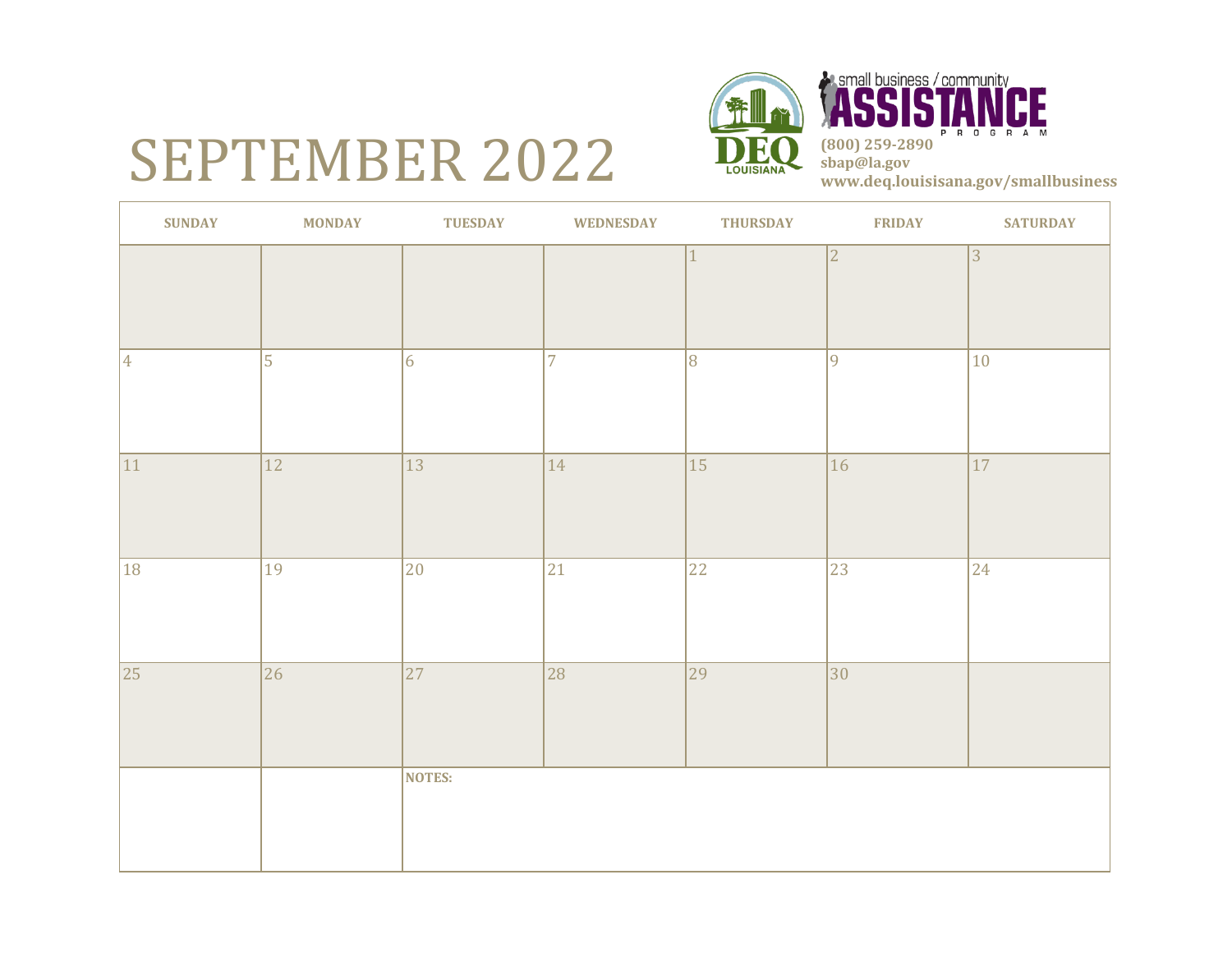### **SEPTEMBER 2022**



|                                                                | <b>Weekly Leak Detection Records</b> |   |     |        |     |        |                                     |        |   |        |  |                   | <b>Maintenance Records</b> |          |                       |  |  |
|----------------------------------------------------------------|--------------------------------------|---|-----|--------|-----|--------|-------------------------------------|--------|---|--------|--|-------------------|----------------------------|----------|-----------------------|--|--|
| Inspect                                                        |                                      |   |     |        |     |        | Is the inspected equipment leaking? |        |   |        |  | <b>Date Parts</b> | <b>Date Parts</b>          | Date     | <b>Description of</b> |  |  |
|                                                                | Week 1                               |   |     | Week 2 |     | Week 3 |                                     | Week 4 |   | Week 5 |  | Ordered           | <b>Received</b>            | Repaired | Repair                |  |  |
| Hose & Pipe Connections, Fittings, Couplings,<br><b>Valves</b> | Y.                                   | N | Y N |        | Y N |        | Y                                   | N      | Y | N      |  |                   |                            |          |                       |  |  |
| Door Gaskets & Seatings                                        | Y                                    | N |     | Y N    |     | Y N    | Y.                                  | N      | Y | N      |  |                   |                            |          |                       |  |  |
| <b>Filter Gaskets and Seatings</b>                             | Y                                    | N |     | Y N    | Y   | N      | Y                                   | N      | Y | N      |  |                   |                            |          |                       |  |  |
| <b>Solvent tanks &amp; Containers</b>                          | Y                                    | N |     | Y N    |     | Y N    | Y                                   | N      | Y | N      |  |                   |                            |          |                       |  |  |
| <b>Water Separators</b>                                        | Y                                    | N |     | Y N    | Y - | N      | Y                                   | N      | Y | N      |  |                   |                            |          |                       |  |  |
| <b>Muck Cookers</b>                                            | Y                                    | N |     | Y N    |     | Y N    | Y                                   | N      | Y | N      |  |                   |                            |          |                       |  |  |
| <b>Stills</b>                                                  | Y                                    | N | Y N |        | Y.  | N      | Y                                   | N      | Y | N      |  |                   |                            |          |                       |  |  |
| <b>Exhaust Dampers</b>                                         | Y                                    | N |     | Y N    |     | Y N    | Y                                   | N      | Y | N      |  |                   |                            |          |                       |  |  |
| <b>Diverter Valves</b>                                         | Y                                    | N |     | Y N    |     | Y N    | Y                                   | N      | Y | N      |  |                   |                            |          |                       |  |  |
| <b>Air Filter Housings</b>                                     | Y                                    | N |     | Y N    |     | Y N    | Y                                   | N      | Y | N      |  |                   |                            |          |                       |  |  |
| <b>Pumps</b>                                                   | Y                                    | N | Y N |        |     | Y N    | Y                                   | N      | Y | N      |  |                   |                            |          |                       |  |  |
| <b>Hazardous Waste Containers</b>                              | Y                                    | N |     | Y N    | Y.  | N      | Y                                   | N      | Y | N      |  | Labeled<br>N      | <b>Dated</b><br>Y<br>N     |          |                       |  |  |

| <b>PERC Purchase 12 Month Running Total</b>                        |                                  |  |  |  |
|--------------------------------------------------------------------|----------------------------------|--|--|--|
| <b>Running Total From Last Month</b>                               |                                  |  |  |  |
| <b>Subtract PERC purchased in</b><br>September 2021                |                                  |  |  |  |
| <b>Subtotal</b>                                                    |                                  |  |  |  |
|                                                                    |                                  |  |  |  |
| <b>Current Month</b><br>Purchase<br><b>Purchase Date</b><br>Amount | 12 Month<br><b>Running Total</b> |  |  |  |
| ÷                                                                  |                                  |  |  |  |
| ÷                                                                  |                                  |  |  |  |
| ÷                                                                  |                                  |  |  |  |

| PERC Purchase 12 Month Running Total             |                                  |      | <b>Refrigerated Condenser Monitoring Log</b> |                                      | Haza                      |                                   |   |                     |  |
|--------------------------------------------------|----------------------------------|------|----------------------------------------------|--------------------------------------|---------------------------|-----------------------------------|---|---------------------|--|
| nning Total From Last Month                      |                                  |      | <b>During Drying Phase:</b>                  |                                      |                           | <b>Is Temperature</b>             |   | <b>EPA No.</b>      |  |
| btract PERC purchased in<br>otember 2021         |                                  |      |                                              |                                      | Outlet<br>Temperature     | Less Than or                      |   | <b>Pick Up Date</b> |  |
| btotal                                           |                                  | Date | <b>High Pressure</b><br>Reading (psi)        | <b>Low Pressure</b><br>reading (psi) | <b>During</b><br>Cooldown | Equal to 45°F<br>$(7.2^{\circ}C)$ |   | <b>Manifest No.</b> |  |
|                                                  |                                  |      |                                              |                                      |                           | $\checkmark$                      | N | NOTES:              |  |
| Purchase<br>rrent Month<br>rchase Date<br>Amount | 12 Month<br><b>Running Total</b> |      |                                              |                                      |                           | $\checkmark$                      | N |                     |  |
| ÷                                                |                                  |      |                                              |                                      |                           | $\checkmark$                      | N |                     |  |
| ÷                                                |                                  |      |                                              |                                      |                           | $\checkmark$                      | N |                     |  |
| ٠                                                |                                  |      |                                              |                                      |                           | $\checkmark$                      | N |                     |  |
|                                                  |                                  |      |                                              |                                      |                           |                                   |   |                     |  |

| <b>Hazardous Waste</b> |  |  |  |  |  |  |  |  |
|------------------------|--|--|--|--|--|--|--|--|
| EPA No.                |  |  |  |  |  |  |  |  |
| <b>Pick Up Date</b>    |  |  |  |  |  |  |  |  |
| <b>Manifest No.</b>    |  |  |  |  |  |  |  |  |
| <b>NOTES:</b>          |  |  |  |  |  |  |  |  |
|                        |  |  |  |  |  |  |  |  |
|                        |  |  |  |  |  |  |  |  |
|                        |  |  |  |  |  |  |  |  |
|                        |  |  |  |  |  |  |  |  |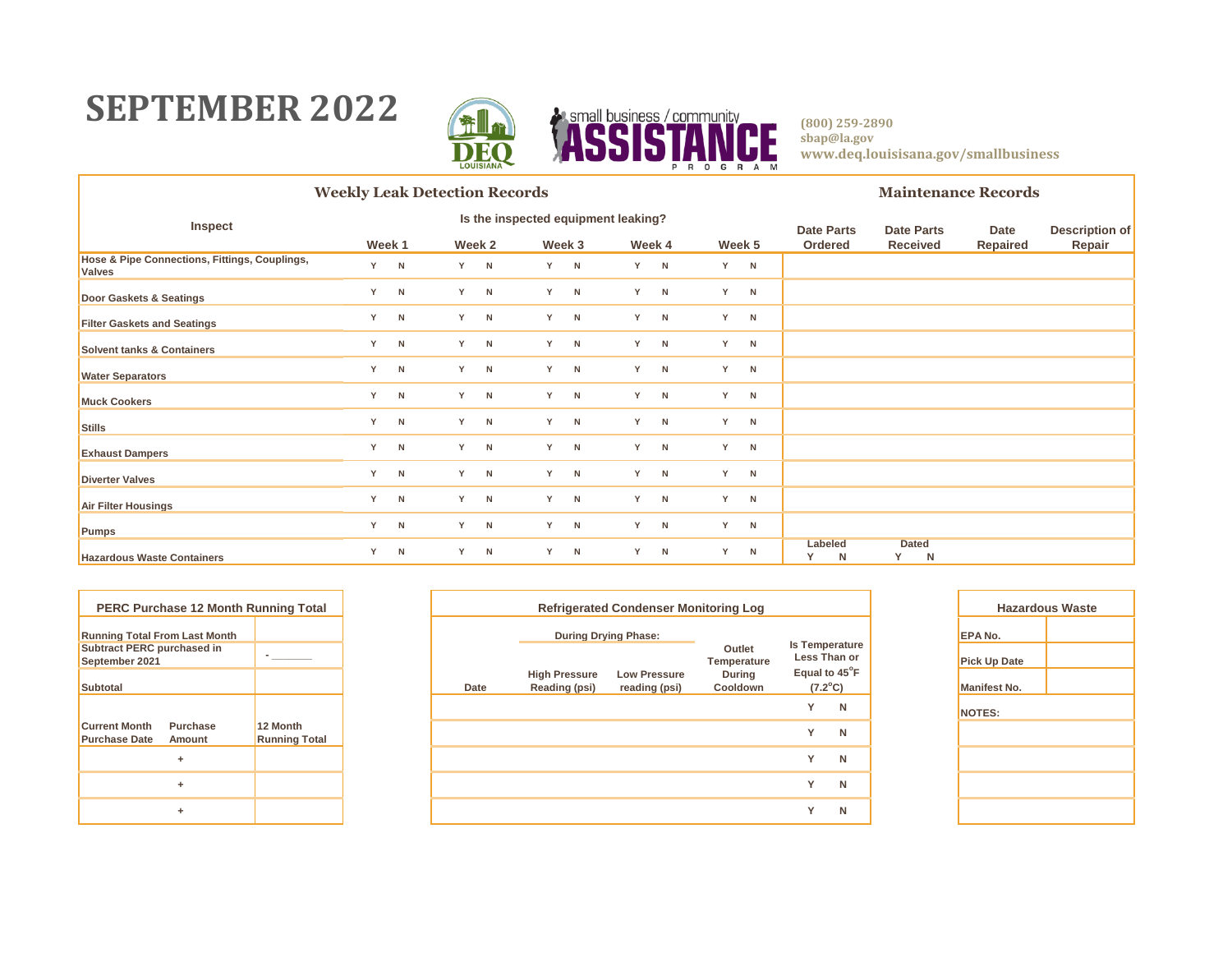# OCTOBER 2022



P R O G R A **(800) 259-2890 sbap@la.gov www.deq.louisisana.gov/smallbusiness**

CE

| <b>SUNDAY</b>   | <b>MONDAY</b> | <b>TUESDAY</b>  | <b>WEDNESDAY</b> | <b>THURSDAY</b> | <b>FRIDAY</b>  | <b>SATURDAY</b> |
|-----------------|---------------|-----------------|------------------|-----------------|----------------|-----------------|
|                 |               |                 |                  |                 |                | $\mathbf{1}$    |
| $ 2\rangle$     | $ 3\rangle$   | $\overline{4}$  | $\overline{5}$   | $\vert 6 \vert$ | $\overline{7}$ | 8               |
| $\overline{9}$  | $ 10\rangle$  | 11              | $\overline{12}$  | $\overline{13}$ | 14             | $\overline{15}$ |
| $ 16\rangle$    | $ 17\rangle$  | 18              | 19               | 20              | 21             | 22              |
| $\overline{23}$ | $ 24\rangle$  | $\overline{25}$ | 26               | $\overline{27}$ | 28             | $\overline{29}$ |
| $ 30\rangle$    | 31            | <b>NOTES:</b>   |                  |                 |                |                 |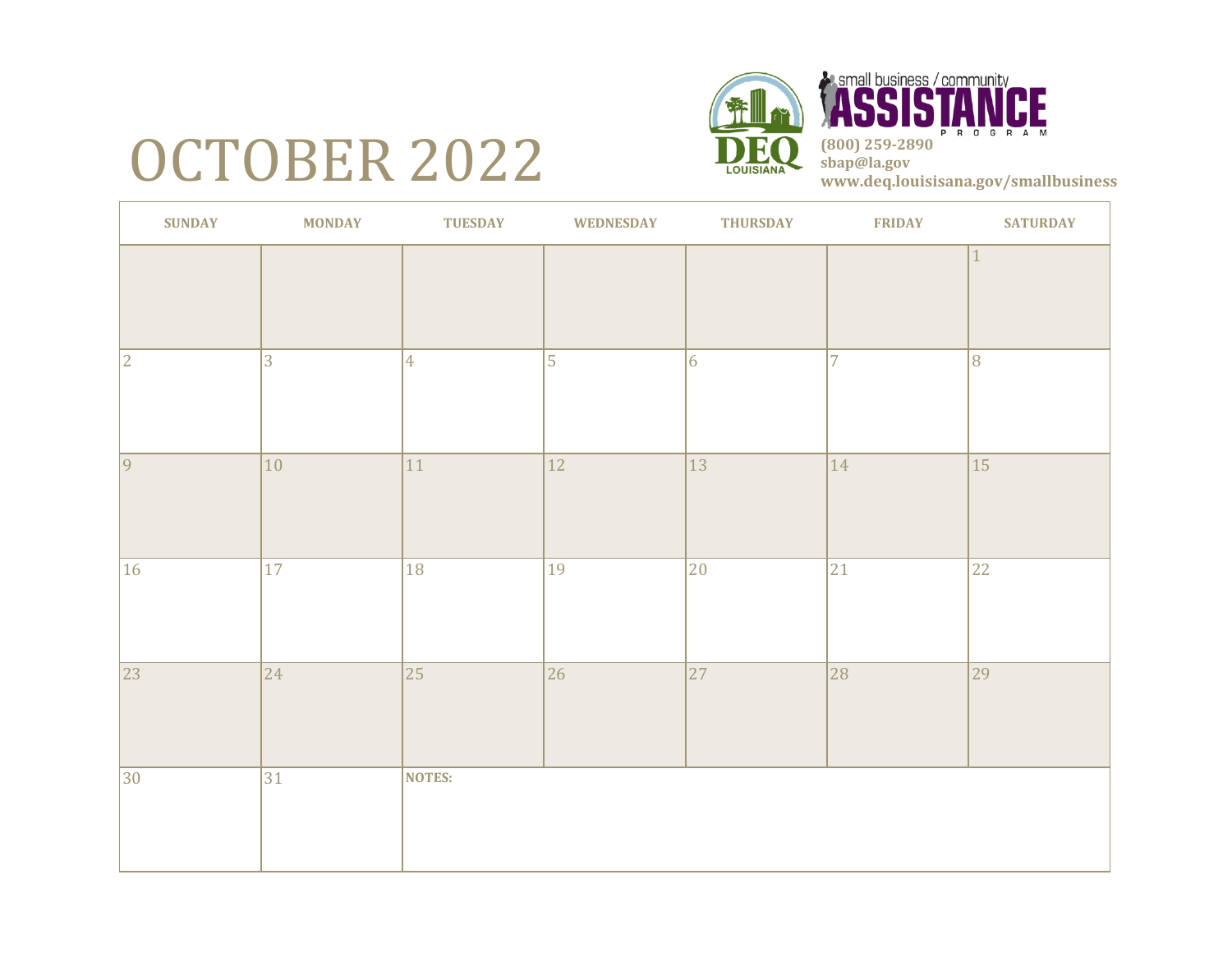### **OCTOBER 2022**



|                                                                | <b>Weekly Leak Detection Records</b> |   |     |        |     |        |                                     |        |   |        |  |                   | <b>Maintenance Records</b> |          |                       |  |  |
|----------------------------------------------------------------|--------------------------------------|---|-----|--------|-----|--------|-------------------------------------|--------|---|--------|--|-------------------|----------------------------|----------|-----------------------|--|--|
| Inspect                                                        |                                      |   |     |        |     |        | Is the inspected equipment leaking? |        |   |        |  | <b>Date Parts</b> | <b>Date Parts</b>          | Date     | <b>Description of</b> |  |  |
|                                                                | Week 1                               |   |     | Week 2 |     | Week 3 |                                     | Week 4 |   | Week 5 |  | Ordered           | <b>Received</b>            | Repaired | Repair                |  |  |
| Hose & Pipe Connections, Fittings, Couplings,<br><b>Valves</b> | Y.                                   | N | Y N |        | Y N |        | Y                                   | N      | Y | N      |  |                   |                            |          |                       |  |  |
| Door Gaskets & Seatings                                        | Y                                    | N |     | Y N    |     | Y N    | Y.                                  | N      | Y | N      |  |                   |                            |          |                       |  |  |
| <b>Filter Gaskets and Seatings</b>                             | Y                                    | N |     | Y N    | Y   | N      | Y                                   | N      | Y | N      |  |                   |                            |          |                       |  |  |
| <b>Solvent tanks &amp; Containers</b>                          | Y                                    | N |     | Y N    |     | Y N    | Y                                   | N      | Y | N      |  |                   |                            |          |                       |  |  |
| <b>Water Separators</b>                                        | Y                                    | N |     | Y N    | Y - | N      | Y                                   | N      | Y | N      |  |                   |                            |          |                       |  |  |
| <b>Muck Cookers</b>                                            | Y                                    | N |     | Y N    |     | Y N    | Y                                   | N      | Y | N      |  |                   |                            |          |                       |  |  |
| <b>Stills</b>                                                  | Y                                    | N | Y N |        | Y.  | N      | Y                                   | N      | Y | N      |  |                   |                            |          |                       |  |  |
| <b>Exhaust Dampers</b>                                         | Y                                    | N |     | Y N    |     | Y N    | Y                                   | N      | Y | N      |  |                   |                            |          |                       |  |  |
| <b>Diverter Valves</b>                                         | Y                                    | N |     | Y N    |     | Y N    | Y                                   | N      | Y | N      |  |                   |                            |          |                       |  |  |
| <b>Air Filter Housings</b>                                     | Y                                    | N |     | Y N    |     | Y N    | Y                                   | N      | Y | N      |  |                   |                            |          |                       |  |  |
| <b>Pumps</b>                                                   | Y                                    | N | Y N |        |     | Y N    | Y                                   | N      | Y | N      |  |                   |                            |          |                       |  |  |
| <b>Hazardous Waste Containers</b>                              | Y                                    | N |     | Y N    | Y.  | N      | Y                                   | N      | Y | N      |  | Labeled<br>N      | <b>Dated</b><br>Y<br>N     |          |                       |  |  |

| <b>PERC Purchase 12 Month Running Total</b>       |                    |                                  |  |  |
|---------------------------------------------------|--------------------|----------------------------------|--|--|
| <b>Running Total From Last Month</b>              |                    |                                  |  |  |
| <b>Subtract PERC purchased in</b><br>October 2021 |                    |                                  |  |  |
| <b>Subtotal</b>                                   |                    |                                  |  |  |
|                                                   |                    |                                  |  |  |
| <b>Current Month</b><br><b>Purchase Date</b>      | Purchase<br>Amount | 12 Month<br><b>Running Total</b> |  |  |
|                                                   | ÷                  |                                  |  |  |
|                                                   | ÷                  |                                  |  |  |
|                                                   | ÷                  |                                  |  |  |

| <b>PERC Purchase 12 Month Running Total</b>                           |                                  |      | <b>Refrigerated Condenser Monitoring Log</b> |                                      | Haza                      |                                       |   |                                       |
|-----------------------------------------------------------------------|----------------------------------|------|----------------------------------------------|--------------------------------------|---------------------------|---------------------------------------|---|---------------------------------------|
| nning Total From Last Month<br>btract PERC purchased in<br>tober 2021 |                                  |      | <b>During Drying Phase:</b>                  |                                      | Outlet<br>Temperature     | <b>Is Temperature</b><br>Less Than or |   | <b>EPA No.</b><br><b>Pick Up Date</b> |
| btotal                                                                |                                  | Date | <b>High Pressure</b><br>Reading (psi)        | <b>Low Pressure</b><br>reading (psi) | <b>During</b><br>Cooldown | Equal to 45°F<br>$(7.2^{\circ}C)$     |   | <b>Manifest No.</b>                   |
|                                                                       |                                  |      |                                              |                                      |                           | $\checkmark$                          | N | NOTES:                                |
| rrent Month<br><b>Purchase</b><br>rchase Date<br>Amount               | 12 Month<br><b>Running Total</b> |      |                                              |                                      |                           | $\checkmark$                          | N |                                       |
| ÷                                                                     |                                  |      |                                              |                                      |                           | $\checkmark$                          | N |                                       |
| ÷                                                                     |                                  |      |                                              |                                      |                           | $\checkmark$                          | N |                                       |
| ٠                                                                     |                                  |      |                                              |                                      |                           | $\checkmark$                          | N |                                       |
|                                                                       |                                  |      |                                              |                                      |                           |                                       |   |                                       |

| <b>Hazardous Waste</b> |  |  |  |  |  |  |  |  |
|------------------------|--|--|--|--|--|--|--|--|
| EPA No.                |  |  |  |  |  |  |  |  |
| <b>Pick Up Date</b>    |  |  |  |  |  |  |  |  |
| <b>Manifest No.</b>    |  |  |  |  |  |  |  |  |
| <b>NOTES:</b>          |  |  |  |  |  |  |  |  |
|                        |  |  |  |  |  |  |  |  |
|                        |  |  |  |  |  |  |  |  |
|                        |  |  |  |  |  |  |  |  |
|                        |  |  |  |  |  |  |  |  |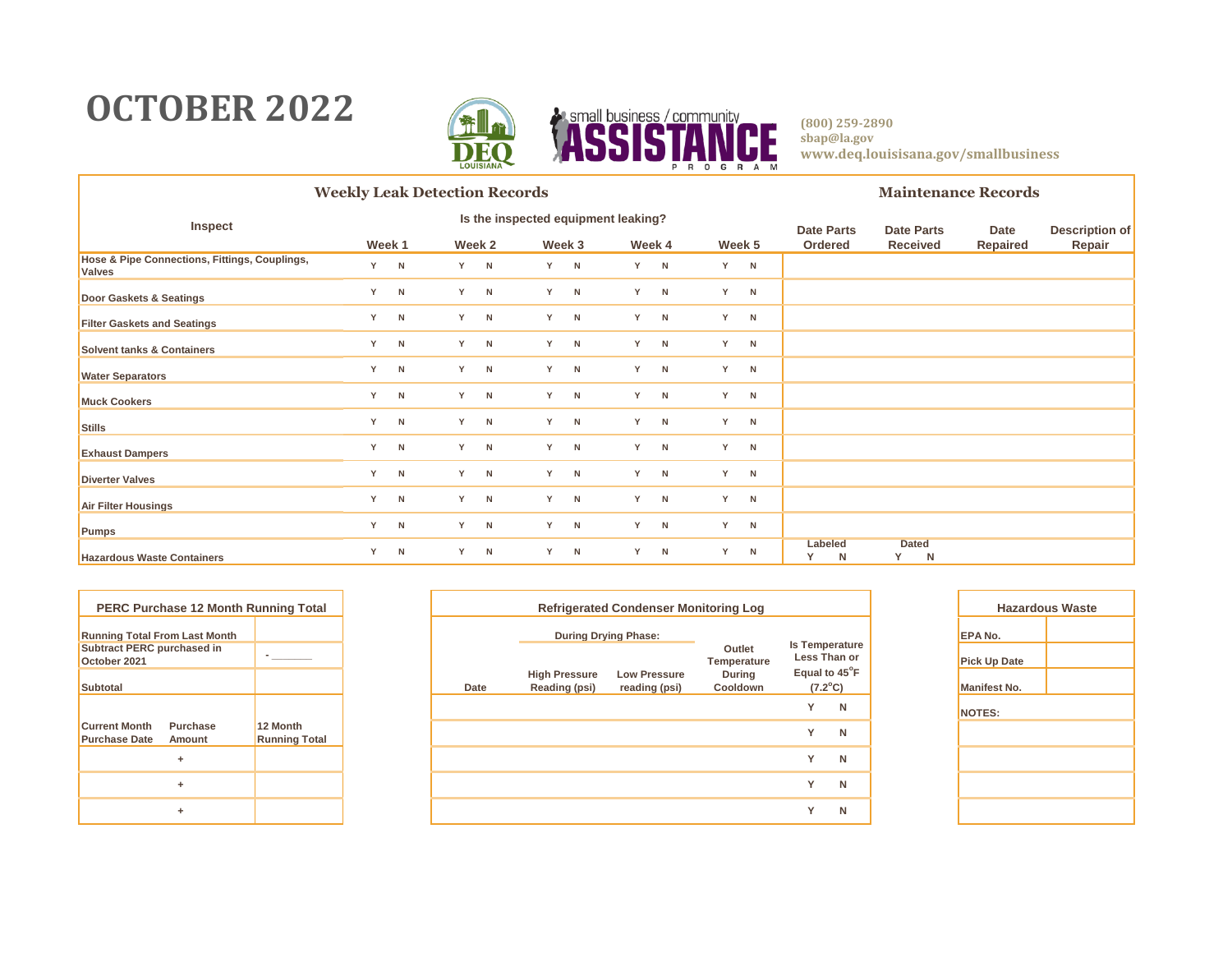# NOVEMBER 2022



*<b>Asmall business / community*<br> **ASSISTAN** CE P R O G R A M **(800) 259-2890 sbap@la.gov www.deq.louisisana.gov/smallbusiness**

| <b>SUNDAY</b> | <b>MONDAY</b>  | <b>TUESDAY</b>  | <b>WEDNESDAY</b> | <b>THURSDAY</b> | <b>FRIDAY</b>  | <b>SATURDAY</b> |
|---------------|----------------|-----------------|------------------|-----------------|----------------|-----------------|
|               |                |                 | $\sqrt{2}$       | 3               | $\overline{4}$ | $\vert$ 5       |
| 6             | $\overline{7}$ | 8               | $\overline{9}$   | $ 10\rangle$    | 11             | $\overline{12}$ |
| 13            | $ 14\rangle$   | 15              | 16               | $ 17\rangle$    | 18             | 19              |
| 20            | 21             | 22              | 23               | $ 24\rangle$    | 25             | 26              |
| 27            | 28             | $\overline{29}$ | $\overline{30}$  |                 |                |                 |
|               |                | <b>NOTES:</b>   |                  |                 |                |                 |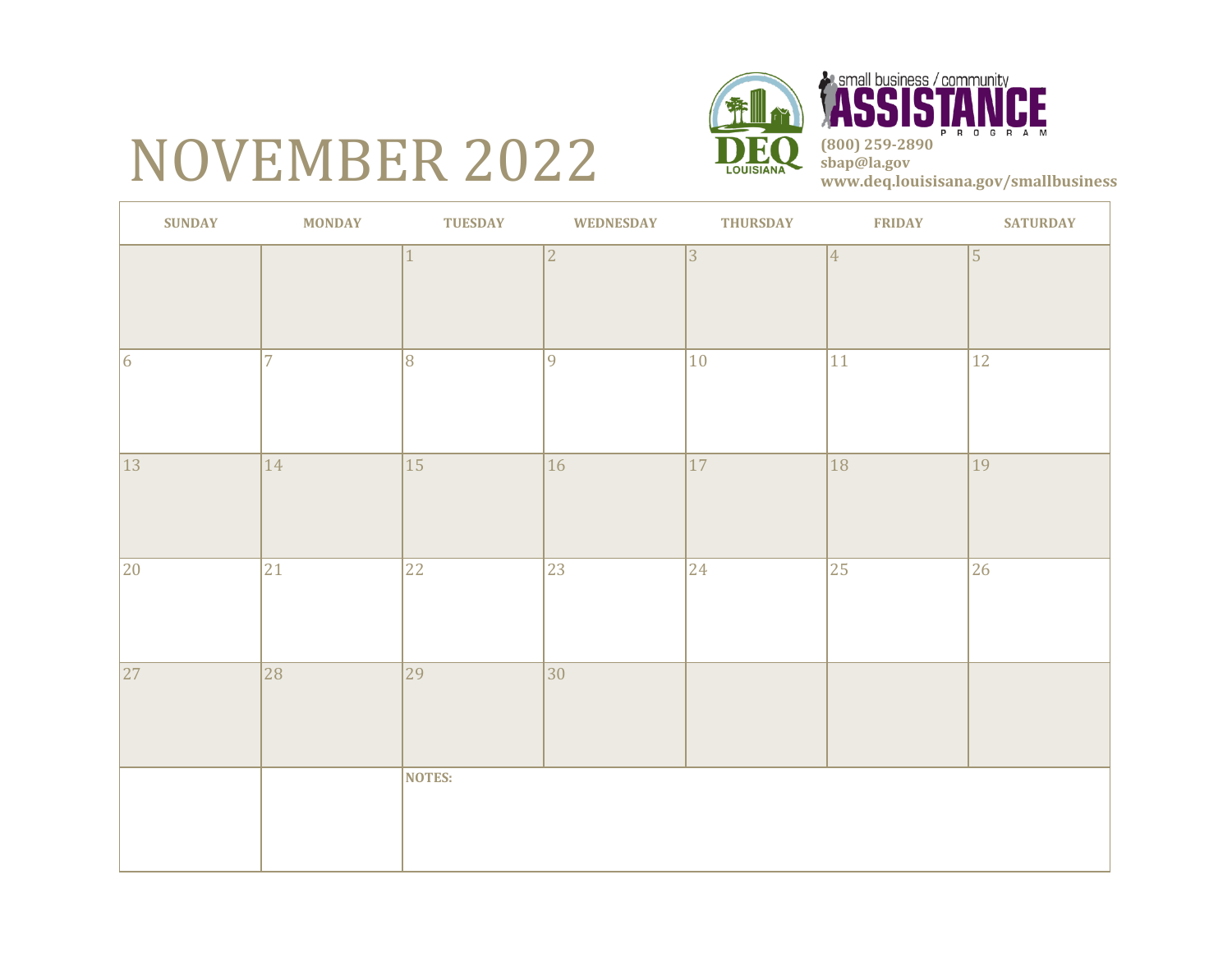### **NOVEMBER 2022**



|                                                                | <b>Weekly Leak Detection Records</b> |                                     |     |        |     |        |    |        |   |        |                   |                   | <b>Maintenance Records</b> |                       |        |  |
|----------------------------------------------------------------|--------------------------------------|-------------------------------------|-----|--------|-----|--------|----|--------|---|--------|-------------------|-------------------|----------------------------|-----------------------|--------|--|
| Inspect                                                        |                                      | Is the inspected equipment leaking? |     |        |     |        |    |        |   |        | <b>Date Parts</b> | <b>Date Parts</b> | Date                       | <b>Description of</b> |        |  |
|                                                                |                                      | Week 1                              |     | Week 2 |     | Week 3 |    | Week 4 |   | Week 5 |                   | Ordered           | <b>Received</b>            | Repaired              | Repair |  |
| Hose & Pipe Connections, Fittings, Couplings,<br><b>Valves</b> | Y.                                   | N                                   | Y N |        | Y N |        | Y  | N      | Y | N      |                   |                   |                            |                       |        |  |
| Door Gaskets & Seatings                                        | Y                                    | N                                   |     | Y N    |     | Y N    | Y. | N      | Y | N      |                   |                   |                            |                       |        |  |
| <b>Filter Gaskets and Seatings</b>                             | Y                                    | N                                   |     | Y N    | Y   | N      | Y  | N      | Y | N      |                   |                   |                            |                       |        |  |
| <b>Solvent tanks &amp; Containers</b>                          | Y                                    | N                                   |     | Y N    |     | Y N    | Y  | N      | Y | N      |                   |                   |                            |                       |        |  |
| <b>Water Separators</b>                                        | Y                                    | N                                   |     | Y N    | Y - | N      | Y  | N      | Y | N      |                   |                   |                            |                       |        |  |
| <b>Muck Cookers</b>                                            | Y                                    | N                                   |     | Y N    |     | Y N    | Y  | N      | Y | N      |                   |                   |                            |                       |        |  |
| <b>Stills</b>                                                  | Y                                    | N                                   | Y N |        | Y.  | N      | Y  | N      | Y | N      |                   |                   |                            |                       |        |  |
| <b>Exhaust Dampers</b>                                         | Y                                    | N                                   |     | Y N    |     | Y N    | Y  | N      | Y | N      |                   |                   |                            |                       |        |  |
| <b>Diverter Valves</b>                                         | Y                                    | N                                   |     | Y N    |     | Y N    | Y  | N      | Y | N      |                   |                   |                            |                       |        |  |
| <b>Air Filter Housings</b>                                     | Y                                    | N                                   |     | Y N    |     | Y N    | Y  | N      | Y | N      |                   |                   |                            |                       |        |  |
| <b>Pumps</b>                                                   | Y                                    | N                                   | Y N |        |     | Y N    | Y  | N      | Y | N      |                   |                   |                            |                       |        |  |
| <b>Hazardous Waste Containers</b>                              | Y                                    | N                                   |     | Y N    | Y.  | N      | Y  | N      | Y | N      |                   | Labeled<br>N      | <b>Dated</b><br>Y<br>N     |                       |        |  |

|                                                    | <b>PERC Purchase 12 Month Running Total</b> |                                  |
|----------------------------------------------------|---------------------------------------------|----------------------------------|
| <b>Running Total From Last Month</b>               |                                             |                                  |
| <b>Subtract PERC purchased in</b><br>November 2021 |                                             |                                  |
| <b>Subtotal</b>                                    |                                             |                                  |
|                                                    |                                             |                                  |
| <b>Current Month</b><br><b>Purchase Date</b>       | Purchase<br>Amount                          | 12 Month<br><b>Running Total</b> |
|                                                    | ÷                                           |                                  |
|                                                    | ÷                                           |                                  |
|                                                    | ÷                                           |                                  |

| PERC Purchase 12 Month Running Total                    |                                  |      |                                       | Haza                                 |                           |                                   |                |                     |
|---------------------------------------------------------|----------------------------------|------|---------------------------------------|--------------------------------------|---------------------------|-----------------------------------|----------------|---------------------|
| nning Total From Last Month                             |                                  |      | <b>During Drying Phase:</b>           |                                      | <b>Is Temperature</b>     |                                   | <b>EPA No.</b> |                     |
| btract PERC purchased in<br>vember 2021                 |                                  |      |                                       |                                      | Outlet<br>Temperature     | Less Than or                      |                | <b>Pick Up Date</b> |
| btotal                                                  |                                  | Date | <b>High Pressure</b><br>Reading (psi) | <b>Low Pressure</b><br>reading (psi) | <b>During</b><br>Cooldown | Equal to 45°F<br>$(7.2^{\circ}C)$ |                | <b>Manifest No.</b> |
|                                                         |                                  |      |                                       |                                      |                           | $\checkmark$                      | N              | NOTES:              |
| rrent Month<br><b>Purchase</b><br>rchase Date<br>Amount | 12 Month<br><b>Running Total</b> |      |                                       |                                      |                           | $\checkmark$                      | N              |                     |
| ٠                                                       |                                  |      |                                       |                                      |                           | $\checkmark$                      | N              |                     |
| ÷                                                       |                                  |      |                                       |                                      |                           | $\checkmark$                      | N              |                     |
| ٠                                                       |                                  |      |                                       |                                      |                           | $\checkmark$                      | N              |                     |
|                                                         |                                  |      |                                       |                                      |                           |                                   |                |                     |

| <b>Hazardous Waste</b> |  |  |  |  |  |  |  |
|------------------------|--|--|--|--|--|--|--|
| EPA No.                |  |  |  |  |  |  |  |
| <b>Pick Up Date</b>    |  |  |  |  |  |  |  |
| <b>Manifest No.</b>    |  |  |  |  |  |  |  |
| <b>NOTES:</b>          |  |  |  |  |  |  |  |
|                        |  |  |  |  |  |  |  |
|                        |  |  |  |  |  |  |  |
|                        |  |  |  |  |  |  |  |
|                        |  |  |  |  |  |  |  |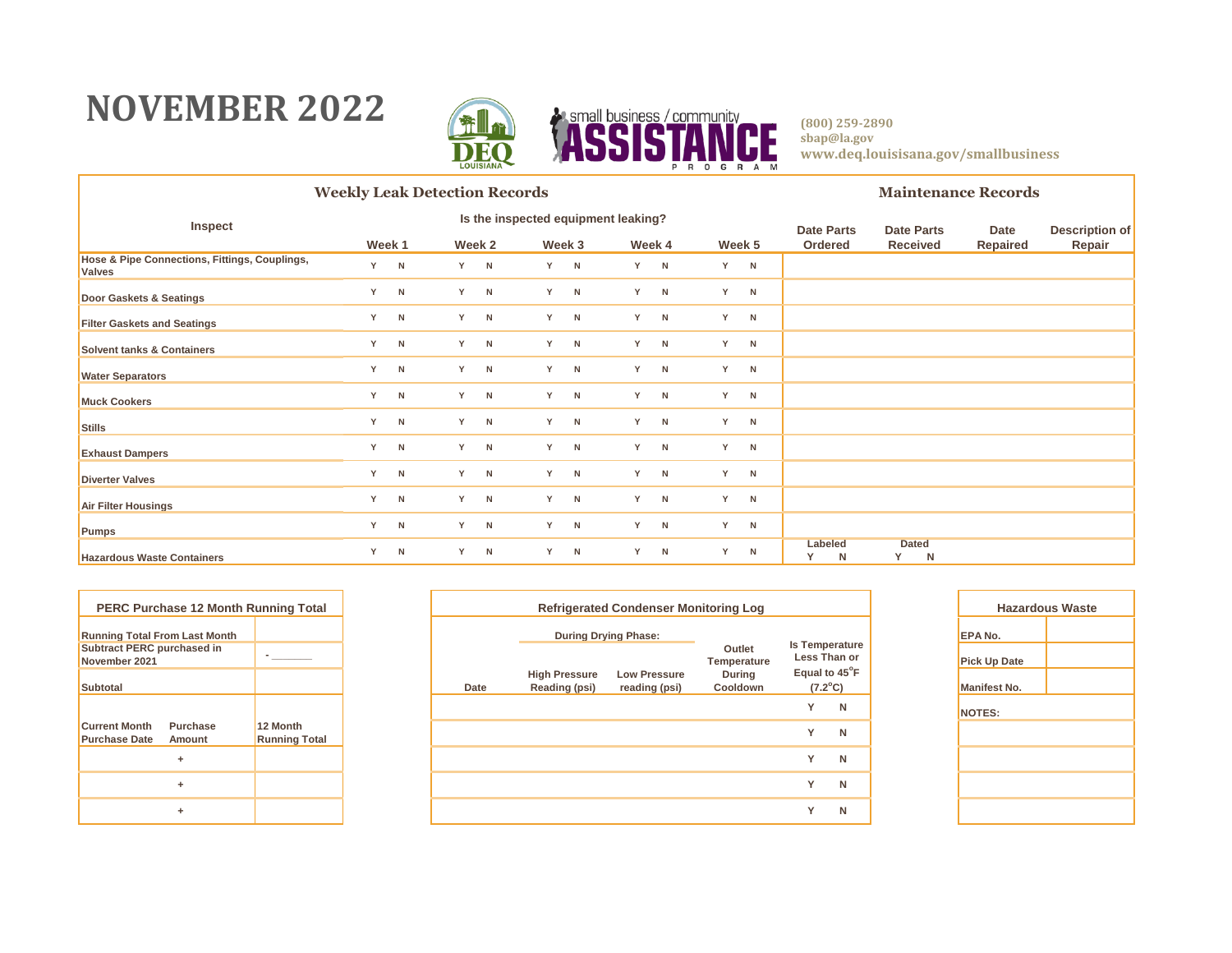### DECEMBER 2022



**A small business / community<br>
(800) 259-2890 <b>PM sbap@la.gov www.deq.louisisana.gov/smallbusiness**

| <b>SUNDAY</b>   | <b>MONDAY</b>   | <b>TUESDAY</b>  | <b>WEDNESDAY</b> | <b>THURSDAY</b> | <b>FRIDAY</b>  | <b>SATURDAY</b> |
|-----------------|-----------------|-----------------|------------------|-----------------|----------------|-----------------|
|                 |                 |                 |                  | $\mathbf{1}$    | $\overline{2}$ | 3               |
| $\vert 4 \vert$ | $\overline{5}$  | $\overline{6}$  | 7                | $\overline{8}$  | $\overline{9}$ | 10              |
| 11              | $\overline{12}$ | $\overline{13}$ | 14               | $\overline{15}$ | 16             | $\overline{17}$ |
| 18              | 19              | 20              | 21               | 22              | 23             | 24              |
| 25              | $\overline{26}$ | $\overline{27}$ | $\overline{28}$  | $\overline{29}$ | $ 30\rangle$   | $\overline{31}$ |
|                 |                 | NOTES:          |                  |                 |                |                 |